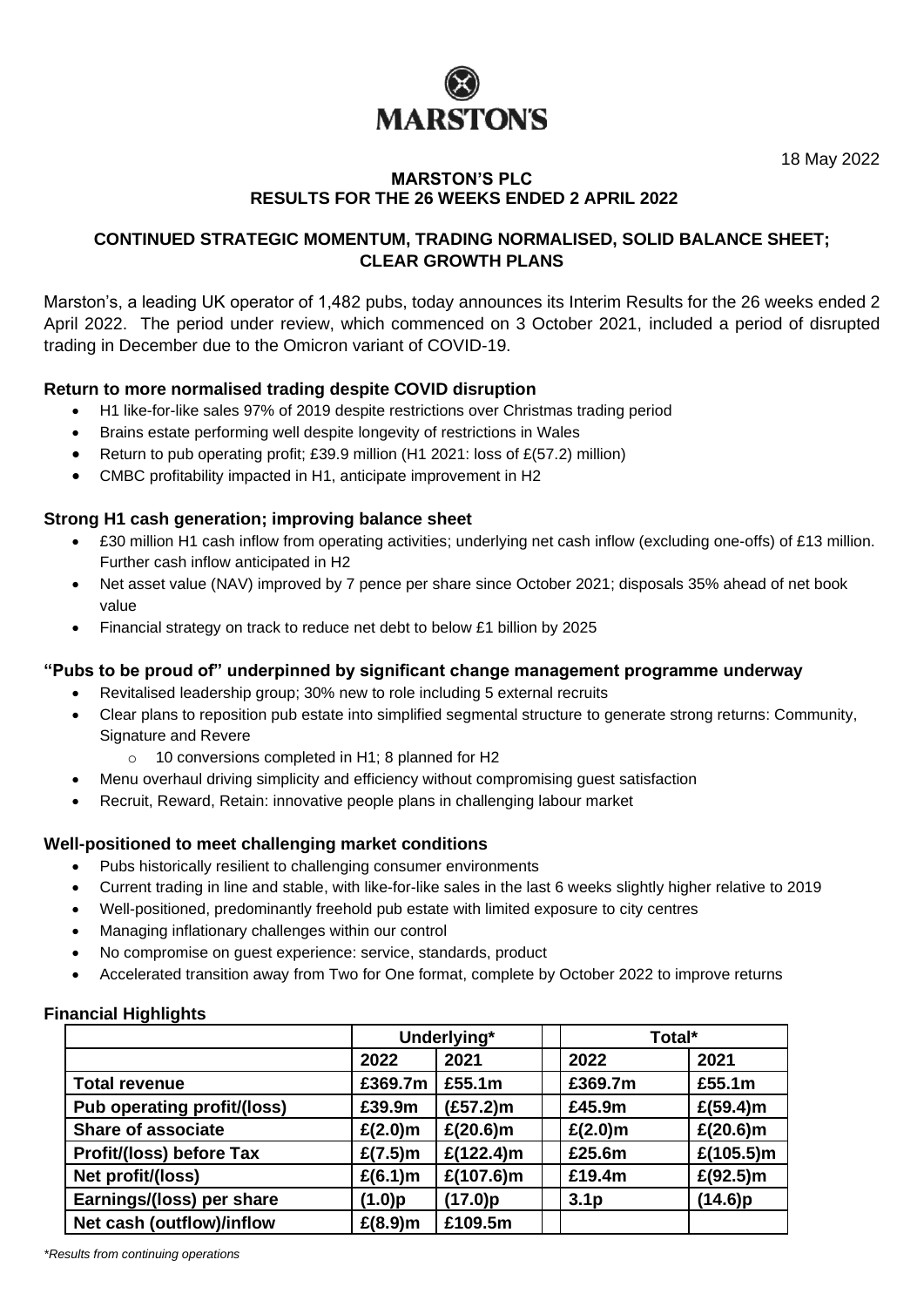- The financial performance for the period reflects the disruption to trading from the pandemic during the key Christmas trading period and through to January 2022
- Solid balance sheet position with c. £90m of headroom (banking and cash facilities)

### **Commenting, Andrew Andrea, CEO said:**

*"We are pleased that since restrictions lifted trading has largely normalised enabling us to return to profitable trading, as well as focusing - and making considerable progress - on our strategic growth plans towards achieving £1 billion of sales. We remain on track to reduce the Group's debt by the end of FY2022.*

*"We continue to evolve our estate to maximise returns and will have transitioned away from the value food segment, our Two for One brand, by the end of September. Investment into our estate through conversions and refurbishments continued in H1, with a further eight projects scheduled in H2, targeting a minimum return of 30%.*

*"Whilst mindful of the challenges which every hospitality business currently faces, trading remains stable and we look forward to an uninterrupted summer. We are navigating our way through cost increases, mitigating these as much as we can through cost efficiencies and pricing strategies, whilst welcoming customers back without compromise to the best Marston's guest experience. The pub remains the home of affordable socialising and has continually proven its resilience in previous times of economic challenge. We are operating a "business as usual" mindset, positioning the Group's balanced and well invested pub estate for future sustainable like-for-like growth over the medium to long term."*

# **ENQUIRIES:**

Andrew Andrea, Chief Executive Officer Hayleigh Lupino, Chief Financial Officer Matthew Smallwood

**Marston's PLC** Tel: 01902 329516 **Instinctif Partners** Tel: 020 7457 2010/2005

#### **NOTES TO EDITORS**

- Marston's is a leading pub operator with a 40% holding in Carlsberg Marston's Brewing Company
- It operates an estate of 1,482 pubs situated nationally, comprising managed, franchised and leased pubs
- Marston's employs around 12,000 people
- The Group uses a number of alternative performance measures (APMs) to enable management and users of the financial statements to better understand elements of financial performance in the period. APMs referenced within this report are explained in the Performance and Financial Review section.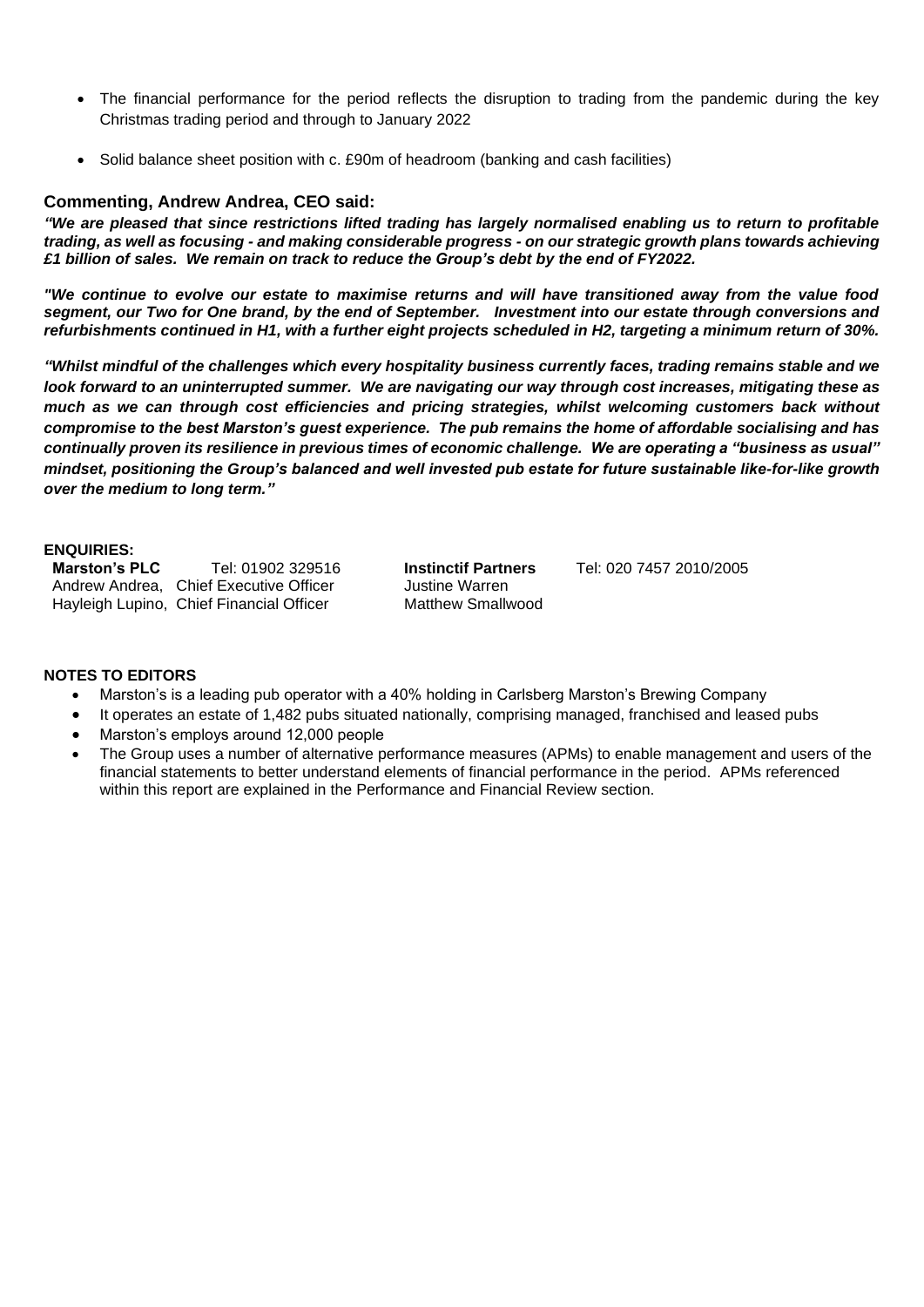## **GROUP OVERVIEW**

## **2022 PERFORMANCE OVERVIEW**

As we entered the current financial year under review, encouraging trading momentum in October and November continued to build on the strong consumer demand we had experienced since restrictions were eased in summer 2021. Promising levels of Christmas forward bookings in line with FY2019 indicated a potentially buoyant Christmas and New Year trading period before the emergence of the Omicron variant and the subsequent introduction of renewed restrictions temporarily impacted trading momentum once again. The Group's pubs in Wales and Scotland were more significantly affected than those in England as tighter restrictions were enforced for longer in those geographies.

Whilst the first half year results illustrate the influence of the trading restrictions imposed as a consequence of the Omicron variant in December, impacting the critical Christmas trading period and through to the end of January, we remain encouraged that we have traded well either side of that period when restrictions have been lifted and consumer demand for our pubs has remained robust. With the impact of COVID hopefully now behind us and despite the well documented cost inflation which all businesses are facing currently, we are operating a "business as usual" mindset, positioning the Group's well-balanced and well-invested pub estate for future sustainable like-for-like growth over the medium to long term.

As more normalised trading has returned, there is clear evidence that demand for the pub remains strong and people are seeking to socialise. Following the launch of our "Pubs to be proud of" strategy as described below, in the last six months the business has undergone a significant programme of change management, including the external appointment of 5 key leadership roles, which will put Marston's in a robust position to take advantage of the opportunities that arise as the UK emerges from the pandemic.

## **Trading**

Total revenue for the 26 weeks ended 2 April 2022 was £369.7 million (H1 2021: £55.1 million)<sup>1</sup>; this is significantly higher than the same period last year reflecting the disruption to H1 2021 trading as a consequence of the pandemic, but also includes some disruption to revenue in this period following Omicron restrictions. The Group's pubs in Wales and Scotland were more significantly impacted than those in England by the tighter restrictions that were enforced during the period.

Total like-for-like sales<sup>2</sup> for the period were 97% of FY2019, being the relevant pre-COVID comparator period, reflecting the impact of the Omicron variant and consumer sentiment related to this during the critical Christmas trading period. Total EPOS sales in our managed and franchise pubs were 99% of H1 2019. Drinks sales have outperformed food sales during the period.

Prior to the emergence of the Omicron variant and the introduction of renewed restrictions, like-for-like sales<sup>2</sup> in the first eight weeks to 27 November were  $+1.3\%$ , like-for-like sales<sup>2</sup> declined by (8.8)% in the following eight weeks as a result of the disruption. The final ten weeks of the period to 2 April 2022 were (0.9)% below FY2019.

The underlying<sup>3</sup> loss before tax was £(7.5) million (H1 2021: loss of £(122.4) million)<sup>1</sup>. Basic underlying<sup>3</sup> loss per share for the period was (1.0) pence per share (H1 2021: loss of (17.0) pence per share)<sup>1</sup>. Underlying<sup>3</sup> operating profit of £37.9 million (H1 2021: loss of £(77.8) million)<sup>1</sup> comprises underlying<sup>3</sup> pub profit of £39.9 million (H1 2021: loss of £(57.2) million)<sup>1</sup> and loss from associates of £(2.0) million (H1 2021: loss of £(20.6) million)<sup>1</sup>.

On a statutory basis, the Group generated a profit before tax of £25.6 million (H1 2021: loss of £(105.5) million)<sup>1</sup>. The difference between the statutory and underlying<sup>3</sup> profit principally reflects £27.4 million of interest rate swap movements, as well as £6.5 million of VAT claims; the Group has submitted claims to HM Revenue & Customs (HMRC) in respect of the VAT treatment of gaming machines from 1 January 2006 to 31 January 2013. Basic earnings per share were 3.1 pence per share (H1 2021: 31.5 pence per share). The H1 2021 basic earnings per share comparative includes the impact of the sale of the Brewing business.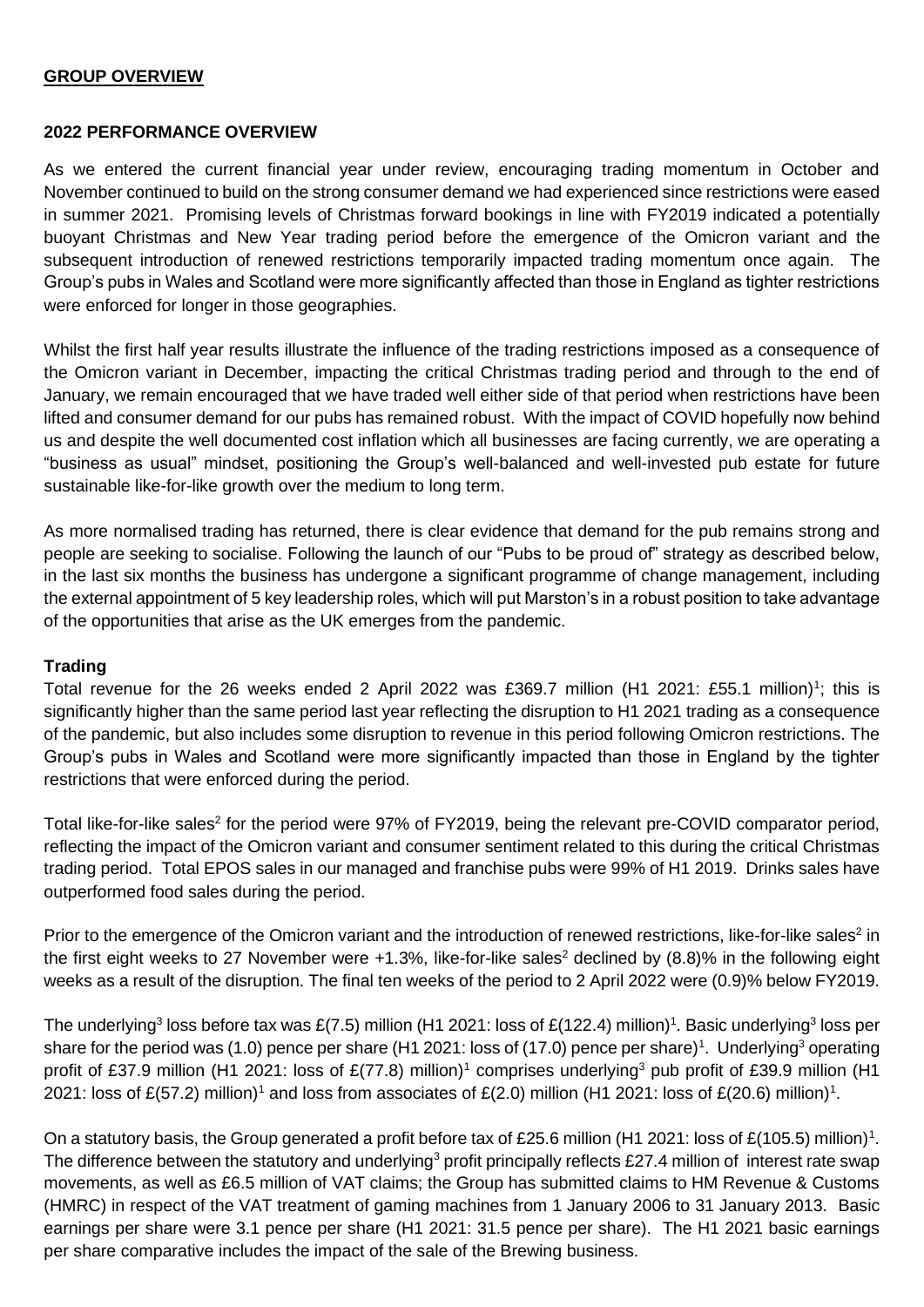## **Cash, Financing and Balance Sheet**

During the period the Group had a net cash outflow<sup>4</sup> of  $E(8.9)$  million, as highlighted in note 10; the net cash outflow<sup>4</sup> excluding IFRS 16 lease liabilities was £(13.4) million<sup>5</sup>. This included a £22 million net outflow for the one-off items outlined in the Preliminary Results Presentation in November 2021 relating to £50 million deferred duty/VAT and the £28 million CMBC contingent consideration. Excluding the one-off items, there is an underlying net cash inflow<sup>4</sup> of £13 million.

Net debt, excluding IFRS 16 lease liabilities and largely secured on our 82% freehold estate, was £1,246.5 million (FY2021: £1,232.3 million)<sup>4</sup>, with the increase driven by the cash flows outlined above as a result of the increased investment in capital expenditure, and other non-cash movements shown in note 10. Total net debt of £1,619.7 million includes IFRS 16 lease liabilities of £373.2 million.

We have secure medium-term financing in place with banks and our private placement. At the period end we had a £280 million bank facility available until 2024, of which £230 million was drawn providing headroom of £50 million. Cash balances were £39 million. In addition, we have a £40 million private placement in place until 2024.

During the period under review we were successful in reaching agreements with our lending banks and private placement provider to make appropriate amendments in respect of certain financial covenants, with amendments in place until Q2 2023. This support underlines the importance of good, long-term relationships with all our stakeholders, and we thank them for their continued support.

Marston's has secure long-term financing in place in the form of a securitisation. We satisfied the scheduled repayment for Q1, demonstrating solid cash generation even under trading restrictions. At the period close there is £20 million of the £120 million securitisation liquidity facility utilised, with repayment expected by October 2022.

Naturally, the trading restrictions due to the pandemic have impacted performance and, due to the seasonality of the business, the Group's financial results and cash flows have therefore been disproportionately affected in the first half. Historically, the second half of the financial year sees higher revenue, profitability and cash generation.

This trend also applies to CMBC, with the pandemic and the current macro environment having an impact on CMBC's current trading results which will impact the 2022 out-turn. However, we remain confident that there will be future dividends from CMBC when there is a return to more normalised market conditions and, as previously reported, the synergy upsides are generated from the completion of the integration programme.

The financial statements continue to be prepared on a going concern basis but with a material uncertainty arising from the ongoing impact of COVID and possible future lockdowns which may require further amendments to certain financial covenants. Full details are included in note 1 to the financial statements.

## **Dividend**

The Board confirms that given the disruption to trading and the road to recovery from COVID in the current financial year, and the current uncertainty, there is no intention to pay dividends in respect of financial year 2022. The Board is cognisant of the importance of dividends to shareholders and intend to keep potential future dividends under review.

## **Current Trading and Outlook**

Trading since the half year end remains encouraging despite the current inflationary pressures households are facing, with increased cost of living from energy bills and food. Total like-for-like sales in our managed and franchised pubs are slightly higher relative to 2019. We have significantly reappraised the menus across the business, launching them in the first week of April with positive initial customer feedback.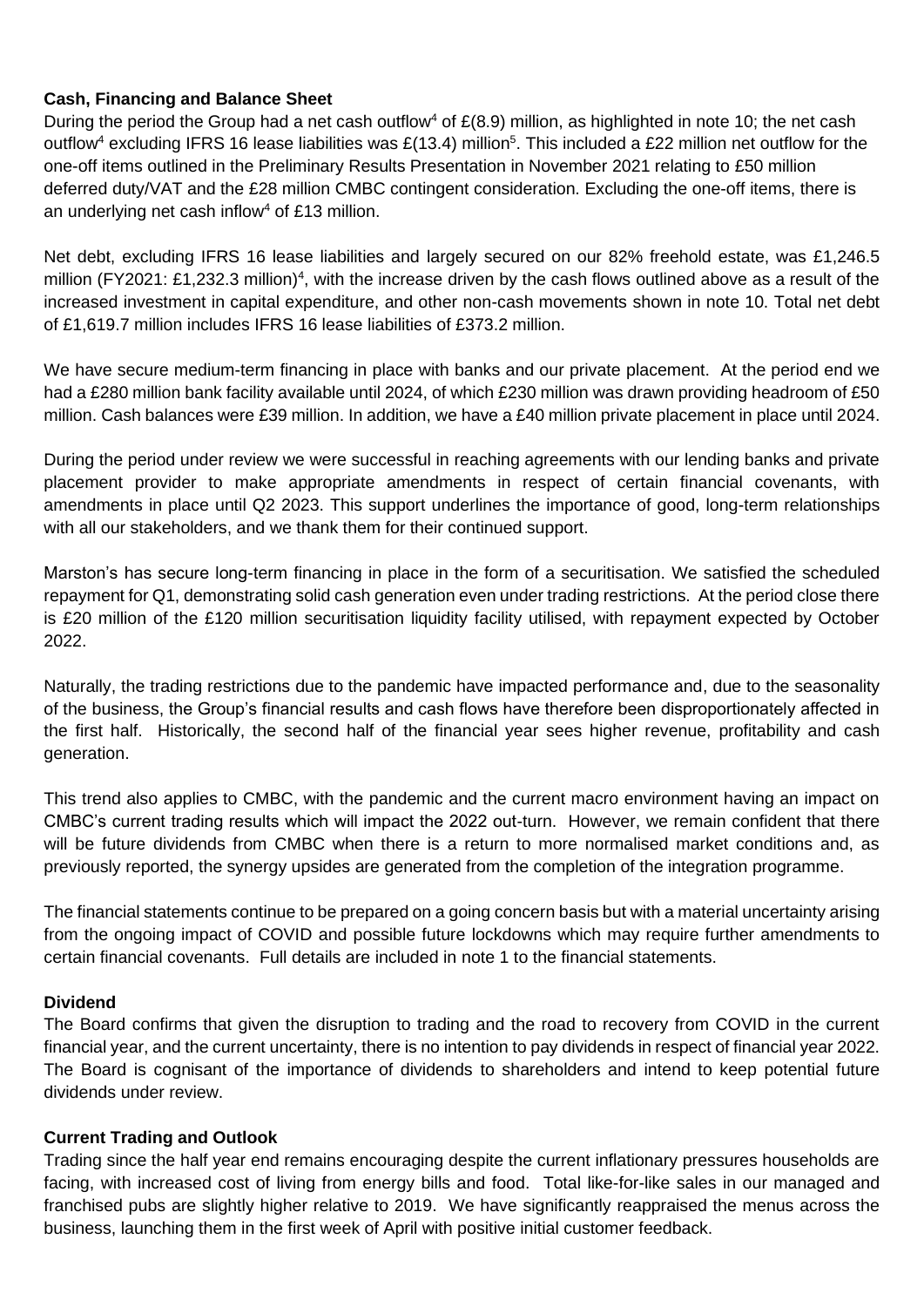Whilst our "Two for One" format which currently operates in 76 pubs has served us well over the years, it has become more challenged more recently and we have therefore taken the opportunity to reposition this part of the portfolio. During the first half year we have successfully trialed a switch from the Two for One price mechanic to a single price point which has delivered an encouraging sales outperformance relative to the control group. As a consequence, we have decided to accelerate the removal of Two for One from the portfolio with a view to completing this exercise by the end of the current financial year. These pubs will continue to follow the segmental journey outlined below in future years; however, we are confident that swift action will improve the performance of these pubs in the interim.

Cost and labour pressures continue to be prevalent and will be higher than initially anticipated at the start of the financial year. As previously highlighted the Group's electricity contract ended at the end of March and the current situation with Russia and Ukraine has also had an impact on energy and supply of goods. We are working hard to mitigate as many of these cost pressures as possible and we expect to offset some of these higher levels of inflation through a combination of cost efficiencies and pricing strategies, however, there will inevitably be some impact on our earnings for the year despite the mitigating actions. Nevertheless, we are not prepared to compromise the quality of both product and service in our pubs; we are unrelentingly focussed upon delivering great guest experiences.

Looking forward, whilst consumer sentiment may come under some short-term pressure, we are not experiencing any material trading evidence of that currently. Irrespective, the pub, and specifically the community pub, where the majority of our estate is located, has proved its resilience time and time again over history. Both our customer insight and experience implies that people still want to socialise, with the pub historically being the place to fulfil that "affordable socialising" occasion, prioritising experience and leisure expenditure over bigger ticket spend which tends to be curtailed. Post-pandemic trading clearly demonstrated the demand for the local pub in our communities and we remain confident that it will prevail in both the short and longer term. We have injected additional investment into our pubs, our marketing and our people to ensure the prospects for the business are strong for the medium to longer term.

## **STRATEGIC PRIORITIES**

## **Strategic and Operational Review**

At the 2021 Preliminary Results we set out our new vision "Pubs to be proud of" with a purpose "to bring people together, to create happy, memorable, meaningful experiences". This vision embodies our cultural DNA of being a pub operator at our core, whilst focusing on consistently delivering high levels of guest satisfaction and standards through our great pub teams.

Underpinning this vision are clear operational targets which are being measured by external customer and employee led endorsement such as Reputation, EHO and Peakon, together with the evolution of a stronger sales culture aimed at further improving both footfall into our pubs and spend per guest visit. Importantly, the targets set at pub level form part of the incentive targets across the business, including the Board and Executive team, to provide consistency of focus at all levels.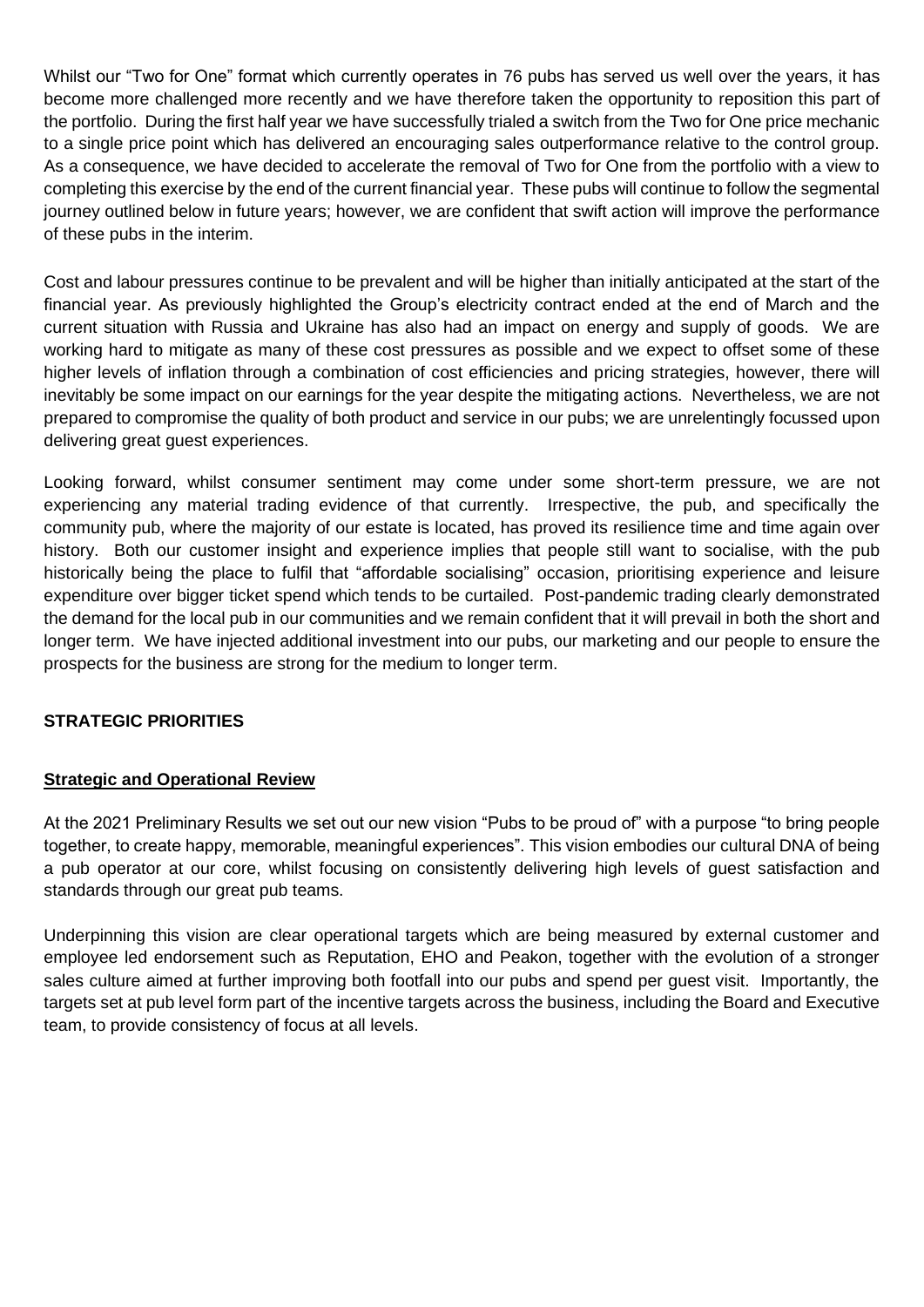## **Our Corporate Goals**

The corporate goals underpinning the vision are twofold:

**"Better than the Rest"**: Consistent medium and long-term outperformance of the market in both food-led and wet-led pubs.

**"Back to a Billion"**: This encompasses two financial targets, namely:

- Achieving sales of £1 billion by 2025 this requires around £200 million of sales growth from the prepandemic levels, including Brains, over the next four years
- Reducing net debt to below £1 billion by 2025 this is consistent with our previously stated financial strategy

**In delivering these goals we will drive shareholder value by creating a business that is growing sales, earnings and cash generation, reducing debt levels and increasing the underlying NAV of the business through increasing returns.** 

## **Delivering our Goals: Making progress on our Three Strategic Pillars**

**Guest Obsessed** - this pillar ensures that our guests are at the heart of all of our decisions and everything we do.

## *Insight and data driven decisions*

As previously announced, we launched a new guest insight platform, Reputation, in October, which generates a Reputation score for each of our 1,500 pubs based on social media feedback, regardless of operating model. This has now embedded itself across our business with very strong engagement in our pub teams. Our score has increased by 100 since inception, but we see opportunity to improve this score further with the target for pubs being a minimum score of 800. The functionality of Reputation also enables the pub teams to understand exactly what specific elements of service need to improve on a pub by pub basis.

We continue to take advantage of the benefits of our new EPOS system, which enables us to make more targeted commercial decisions, and more detailed target setting at pub level, with daily targets now set for every lunchtime and evening session.

## *Evolution of our estate*

In response to changing market dynamics, we have categorised our pubs into three core trading formats to meet changing consumer trends, thereby reducing our exposure to a pure mainstream offer synonymous with discounting and a focus on price over experience, and maximise the trading opportunity in each pub. Importantly, consistency remains key across all formats. Conversion of the estate to these categories will take place over the next four years:

- **"Community"** these are good value, local pubs at the heart of their community. We have both food-led and wet-led pubs in this category. We are unlocking growth through zoning that clearly defines the bar and dining areas of the pub. Where we have adopted this model, we have seen growth from increased drinks volume whilst continuing to deliver strong food sales.
- **"Signature"** in this format we elevate the everyday for our guests placing an emphasis on a warm, timeless country-pub atmosphere with food and drink provenance at the fore. We target a frequency of 1-2 visits per month, in suburban towns and villages where quality of food, a friendly welcome and familiarity are key drivers.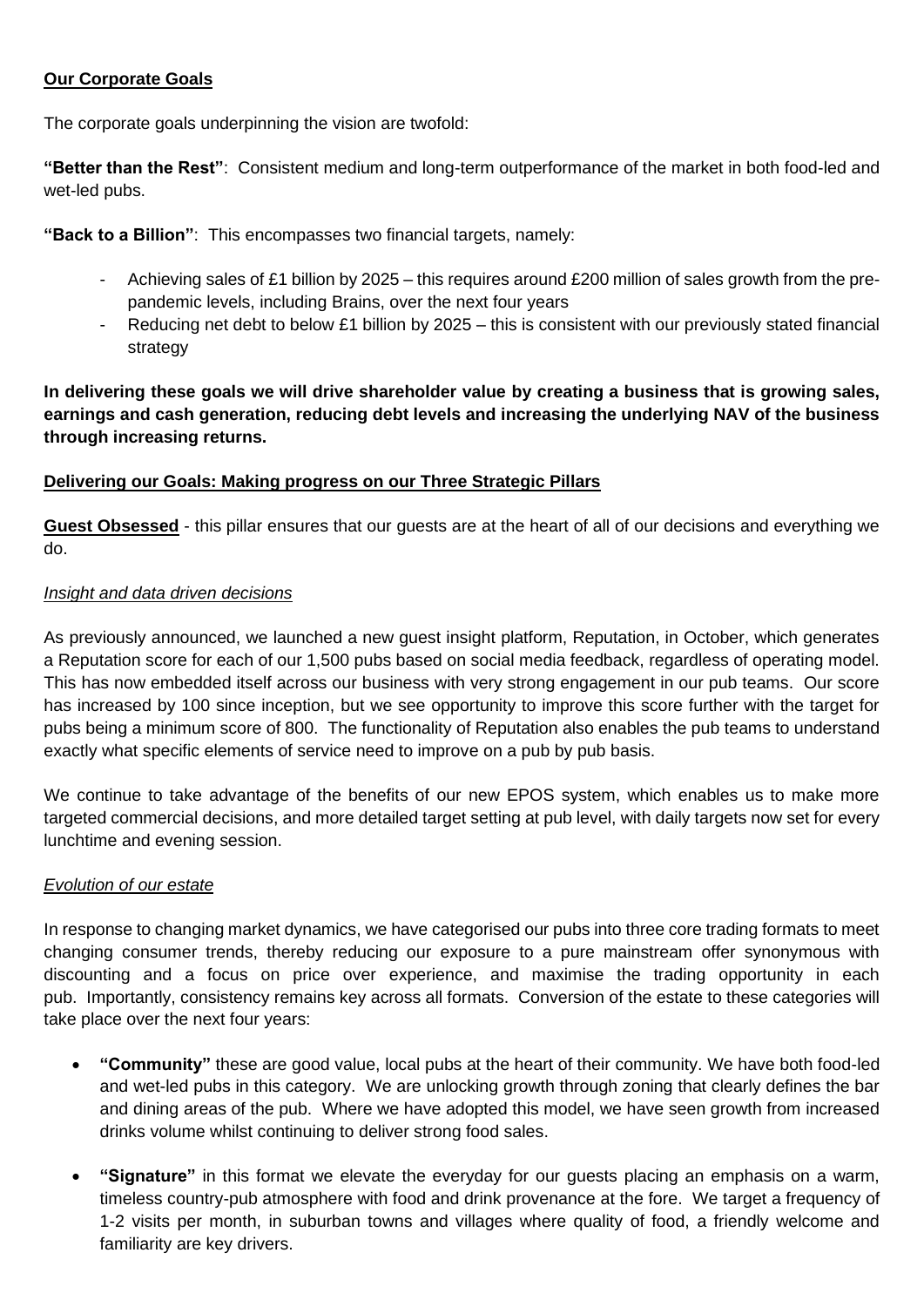• **"Revere"** is our most aspirational offer. Guests visiting these pubs have a higher level of disposable income, are well-travelled, eat out frequently and are willing to pay for an elevated experience. In addition, a Signature guest will trade up to a Revere pub or bar for a special occasion.

As we set out in our Preliminary Results in 2021, our immediate priority was our food-led business and we have a clear journey to reposition the food-led estate over the course of the next four years. We have concluded the same exercise with our c. 900 managed and franchised wet-led pub business. The review indicates that c. 90 pubs should be converted to Signature over the next four years, and we are planning to convert our first Signature wet-led pub later this year.

## *Guest Driven Category Management*

Quality of food and drink is the single biggest influencer of guest satisfaction and during the period we have undertaken a full review of our menus, both in terms of menu numbers and number of dishes on the menu. Consequently, we have streamlined the Group's menus across the estate, significantly reducing the number of menus and aligning them to the Community, Signature and Revere customer segmentation. In addition, we have reduced the size of the menu by at least 35%-50% without compromising customer satisfaction. The new menus were launched on 5 April and initial guest and team feedback is very positive. We plan to complete a similar exercise for our drinks range by the end of June. As part of this review we have also completed an insight driven review of our pricing architecture and strategy. This has enabled us to take pricing decisions more confidently and significantly reduced the number of price bands within the business.

This exercise has significantly simplified our business, and whilst the primary driver of the decisions is through guest and operational insight, this will drive efficiencies in operating our business going forward.

## *Enhancing the Guest Journey*

During the pandemic we saw an increasing proportion of our business being pre-booked relative to impulse visits and our view is that this trend is likely to continue. During the period we have rolled out the Collins booking system into our managed pubs and have trialled centralised call booking services. Both initiatives enhance the booking journey by making it easy to make reservations for our customers and ensure we capture maximum sales.

**Raise the Bar** – this pillar focuses on ensuring we raise our standards in everything we do and are driven by continuous improvement.

## *Investing in people*

We employ 12,000 people directly in our c. 530 managed pubs and an estimated 10,000 indirectly in our c. 950 franchise and leased pubs. Our people are at the heart of creating a "Pub to be proud of" and engaging and investing in our teams to help them improve the performance is critical to our success. In the last six months, we have overhauled our 28 strong leadership group, with 10 role changes being filled with either external hires or internal promotion.

*Reward* – the challenge of attracting talent into the sector has been well documented, but we believe working in hospitality either on a casual basis or as a career choice is incredibly attractive. However, we recognise that economically we need to ensure we are offering attractive rates of pay relative to other sectors in order to attract the best talent. In March we increased the minimum hourly wage rates in the business ahead of the national minimum wage rates for all age groups. The annual cost of this measure is around £3.5 million but we view this as a key investment in people that will pay for itself through improved service standards and ensure even lower rates of churn.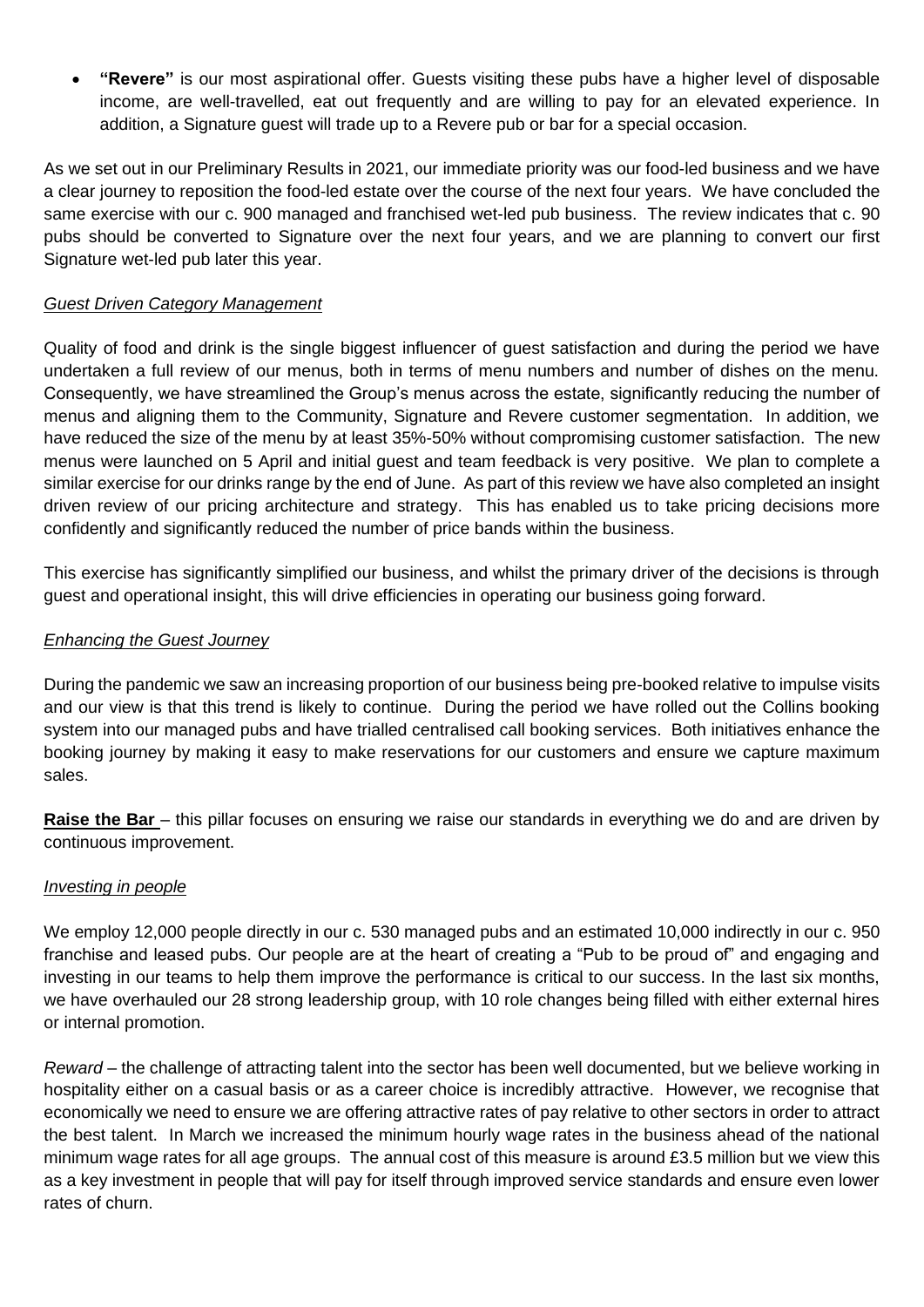*Resourcing* – having appointed a new Director of Resourcing in the period, we have introduced several innovative initiatives to improve our recruitment programme. App-based recruitment platforms are facilitating shorter hiring timelines and have improved our digital communication strategy to ensure we tap into all relevant social media channels. Our apprenticeship programme continues to attract young talent and the stars of the future, with 62 apprentices hired in the first half of the year.

*Training and development* – we have introduced a more agile and dynamic training and development agenda into Marston's through our two digital platforms, Attensi and Campus, to ensure we can identify development needs quickly and offer innovative training solutions. In addition, we have launched a digital review platform to facilitate more frequent performance and development conversations.

*Communication and engagement* – the pandemic reinforced the paramount importance of regular and effective communication with our teams. We have introduced the Peakon engagement system this year which provides a platform for quick and regular feedback to and from our people. As described above for managed pubs, the Peakon score forms part of the bonus structure. We have appointed an agency to further enhance our employer brand to ensure Marston's is seen as the number one place to come and work in the pub sector.

## *Operational excellence*

During the period we reorganised the senior operations team reporting into the two operations directors, which included the external recruitment of two Directors of Operations in our food-led business and an internal promotion to Director of Operations in our wet-led team. This has further raised the calibre of our operations team in addition to bringing continued fresh thinking into the team to challenge our existing ways of working and evolve.

As described above, we aspire to achieve the goals underpinning the vision in all of our pubs. In addition to providing excellent guest experiences evidenced through the satisfaction scores, we are focused on ensuring that the guest experience is delivered in pubs by operating to the appropriate standards with a clear target EHO score. We have launched a standards drive across our pubs with a new audit app, and have included health and safety scores in bonus schemes for the first time this year.

**We will Grow** – this pillar focuses on the actions that will drive the £1 billion sales target.

## *Effective Capital Expenditure – "Make Capex Great"*

One of the key drivers of our organic growth plans is the capital investment programme for both maintenance and conversion purposes. We have reappraised our internal capital processes under the "Make Great" banner. The cross functional review has had input from all departments across the business to ensure we are maximising returns from our investments.

From a maintenance perspective, it is critical that the fabric of our pubs is not compromised, regardless of segment. We announced at the Preliminary Results that we had formalised the planned maintenance programme and reduced the maintenance cycle from six to four years. Our aspiration is to reduce this further to three years in the medium term at an annual cost of around £40 million per annum.

Our investment capital plans are defined by the segmentation exercise referred to above. As such, we have clear visibility of which pubs we plan to convert over the course of the next four years. This provides us with a long lead time ahead of the investment itself and permits our commercial, recruitment and training teams to comprehensively plan support for each investment. This new process is already proving successful with 10 conversions completed in the first half year and performance ahead of the capital appraisal.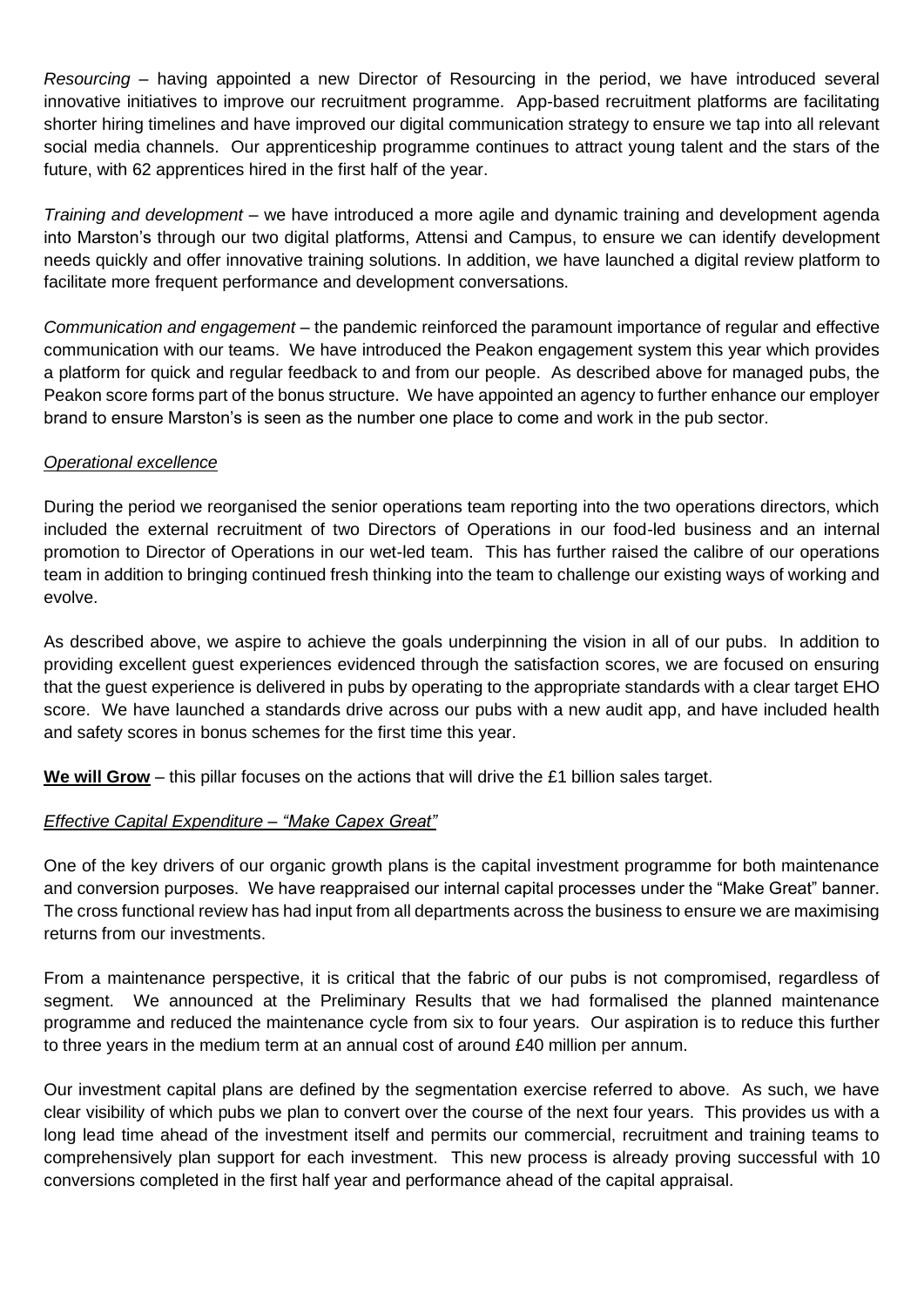Following the disruption of the Omicron variant, we have deferred some of this year's programme but still intend to convert 8 pubs in the second half year. Looking forward, as previously guided we intend to convert at least 50 pubs per annum with annual conversion spend of £20-£25 million per annum.

## *Continued evolution of franchise*

In 2021 we introduced a unique new franchise agreement, "Pillar", which enabled leased pubs with an independent food offer to receive all of the positive elements of a franchise-style arrangement without compromising their food proposition. We have now rolled out this agreement to 51 pubs. The combination of food entrepreneurial flair from the licensee, together with Marston's drink expertise and cost efficiencies, has driven growth in both the sales and profit of these pubs, economically benefitting both parties.

In addition, we are trialling the franchise model in 4 food-led pubs with encouraging initial trading. We are reviewing the extent to which franchise could be rolled out further into the food-led estate.

## *Creating a stronger sales culture - Project Boost*

We are seeking to engender a more entrepreneurial culture through all of our pubs irrespective of whether they are managed or partnership. Project Boost is designed to create a reward structure over and above the base salary and bonus scheme or operating partner share, to recognise and celebrate outstanding performance.

To that end we removed the cap on our operational bonuses ensuring our pub teams and operating partners are focused on maximising sales over and above the annual targets. We have recently announced the "800 Club" initiative, rewarding those pubs with a Reputation score in excess of 800 and a 5\* EHO score. The scheme operates a quarterly "retain it or lose it" with the qualifying licensees receiving a cash reward at the end of each quarter. The feedback we have received on this initiative has been excellent.

For our front of house teams, we are in the process of trialling a series of footfall and trading up incentives to understand which of these drives sales uplift at key times of the year.

## **ESG – Roadmap to Net Zero**

Marston's has always maintained a proactive approach to ESG. We view ESG as integral to our operations and of increasing relevance to all of our stakeholders: employees, suppliers, investors and most importantly, guests.

Last year we set out our commitment and plans to achieve net zero by 2030, and by then we anticipate being in a position whereby we achieve a 90% reduction of our emissions for Scope 1 and 2 through identified actions with a 10% offset required to become carbon neutral across Scope 1 and 2. This roadmap remains unchanged and is perhaps more economically relevant given the position regarding global energy supply in the medium term. We also believe there is a significant opportunity to drive down energy usage in pubs through improved working practices and we have recently launched the "Going Green" initiative in our pubs which uses weekly league tables and incentivisation to encourage our pubs to focus on day-to-day reduction in usage.

In addition, we are committed to reducing food waste and are in the process of setting out actions and targets to significantly reduce wastage in the medium term. We will set this out in more detail in the Preliminary Results.

From a social perspective, pubs are an invaluable local hub and our focus is on two areas:

**Charity** - the importance that local pubs play in contributions to charity is long held. We are in the process of reviewing how we more effectively channel our efforts to support both local and national charities, with a view to launching several initiatives in the second half of the year.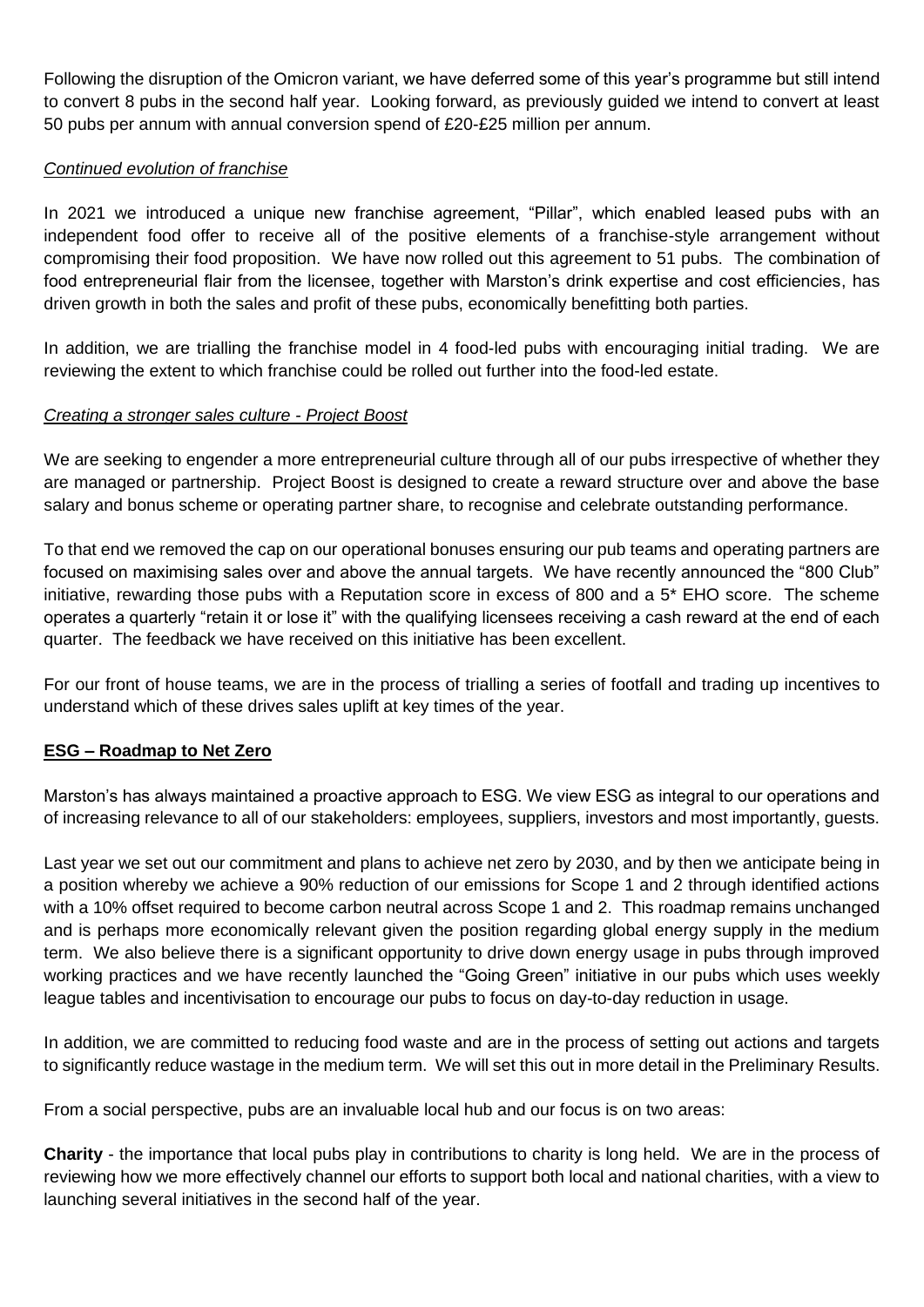**Local employment** – the pub sector is a great place to offer opportunities to the young and disadvantaged. Our apprenticeship programme continues to grow, with 241 employees on an apprenticeship programme, of which around half are under 25. Apprenticeships offer a rich vein of talent pipeline, with retention of nearly 80% after completion. We are extending the programme further in May with the launch of the Level 2 Chef Academy. We are also focused on providing employment opportunities for disadvantaged individuals seeking a "second chance". We are excited by the launch of our "Latitude" programme which is targeting the recruitment of exoffenders into our business. Working with partners such as Novus and Only a Pavement Away, this offers access to a rich and skilled talent pool seeking a kickstart to life after prison.

We are committed to supporting the mental health and wellbeing of every person at Marston's by continuing to build the capability of line manager's and their teams, through training, enhancing awareness and stress reduction. We have partnered with The Burnt Chef Project, who are helping us with large-scale cultural awareness through training in mental health, resilience and open conversations. Most recently we have signed the menopause pledge and are in the process of implementing a menopause policy to support line managers and colleagues to have better conversations.

A culture of strong governance is embedded through the organisation. Specifically, we strongly encourage the promotion of women in the organisation, evidenced by a Board and Executive with greater than 50% female representation, and around 40% of leadership group roles are held by female colleagues.

## **PERFORMANCE AND FINANCIAL REVIEW**

### **Pubs**

Total revenue increased to £369.7 million (H1 2021: £55.1 million)<sup>1</sup>, this is significantly higher than the same period last year reflecting the disruption to H1 2021 trading as a consequence of the pandemic, but also includes disruption to revenue in the period following Omicron restrictions. Consequently, there was an underlying<sup>3</sup> pub profit of £39.9 million after administrative costs (H1 2021: loss of £(57.2) million)<sup>1</sup>. Total underlying<sup>3</sup> operating profit of £37.9 million (H1 2021: loss of  $E(77.8)$  million)<sup>1</sup> comprises underlying<sup>3</sup> pub profit of £39.9 million (H1 2021: loss of £(57.2) million)<sup>1</sup> and loss from associates of £(2.0) million (H1 2021: £(20.6) million)<sup>1</sup>.

Within our pub business we operated 297 pubs under the traditional tenanted and leased model generating revenues of £19.7 million and underlying<sup>3</sup> operating profit of £10.7 million. It is still our intention to convert the tenanted and leased estate to turnover based models in the medium term.

## **Share of Associate (Carlsberg Marston's Brewing Company)**

The operating loss from CMBC in the period of  $E(2.0)$  million reflects Marston's PLC's share of the statutory loss after tax generated by CMBC in the period. CMBC's results also reflect the impact of the Omicron variant of COVID in the period.

## **Taxation**

The estimated underlying<sup>3</sup> rate of taxation is forecast at 18.7% for FY2022 (FY2021: 12.1%), which is slightly below the statutory rate of corporation tax. This is caused mainly by the favourable impact of the super deduction in respect of qualifying capital expenditure and the share of net of tax income from associates, broadly offset by the adverse impact of deferred tax movement recognised at 25%.

## **Non-underlying items**

There is a net non-underlying credit of £25.5 million after tax. The credit principally comprises a £27.4 million net gain in respect of interest rate swap movements and a £6.5 million credit for VAT claims to HM Revenue & Customs (HMRC) in respect of the VAT treatment of gaming machines from 1 January 2006 to 31 January 2013. An explanation of non-underlying items is included within note 4.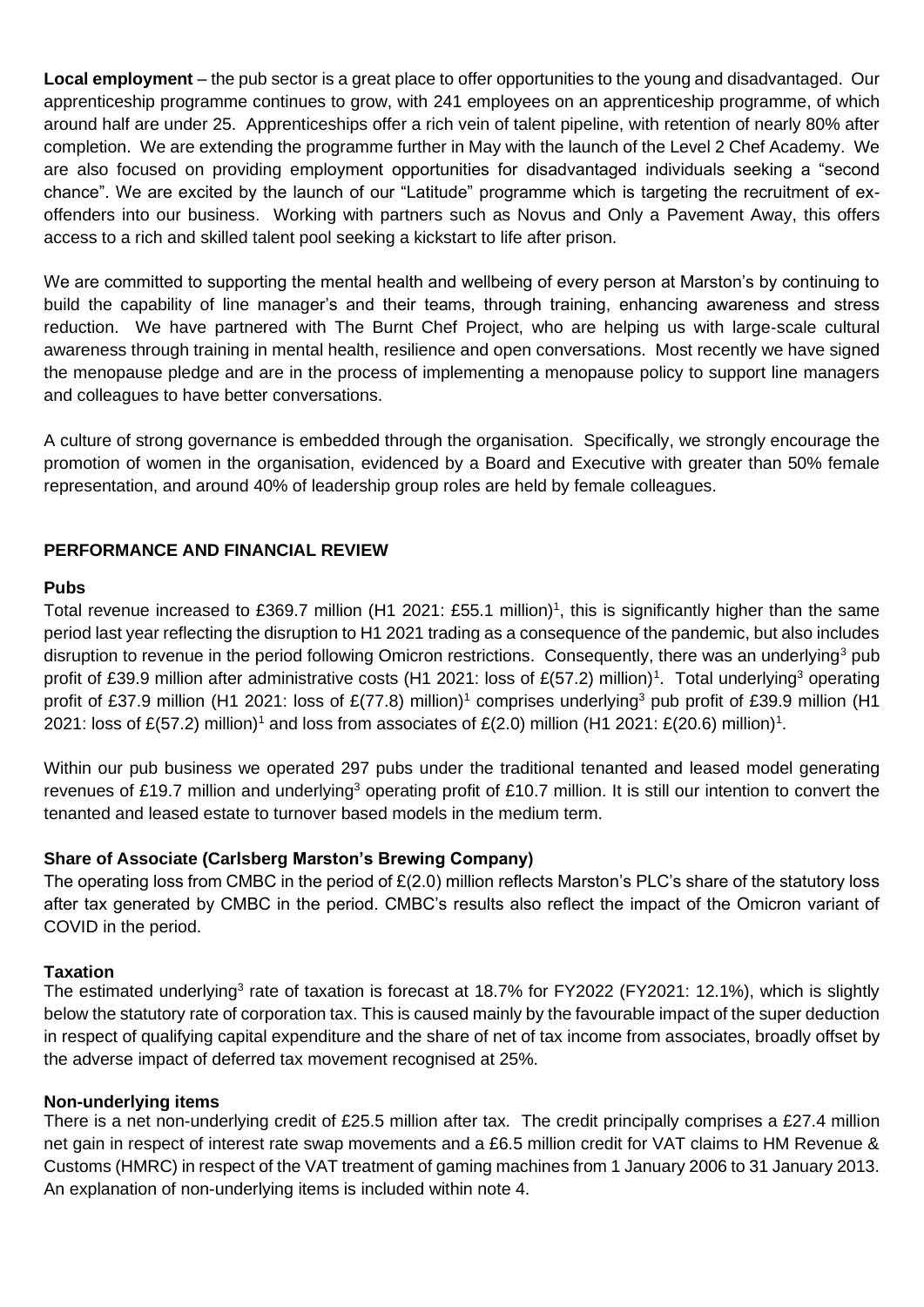## **Capital expenditure and disposals**

Capital expenditure was £29.1 million in the period (H1 2021: £19.2 million); the increase reflects £10.2 million of investment capital as set out in the strategy on segmentation of the pub estate. We expect that capital expenditure will be around £55 million in 2022.

Cash proceeds of £28.2 million were received in respect of the contingent consideration for disposal of the Brewing business and £3 million has been realised in relation to the disposal of non-core pubs and unlicensed properties, which achieved a 35% higher price than the net book value.

## **Property**

As set out previously our plan is to move to annual external valuations and pubs will be valued on a rotational basis, with approximately one third inspected each year. The next external valuation of the property portfolio will be undertaken in July 2022, the results of which will be reflected in the full year accounts.

## **Financing**

The Group has a range of medium and long-term financing providing an appropriate level of flexibility and liquidity for the medium term: a £280 million bank facility to March 2024; £40 million of other facilities; a long-term securitisation of approximately £660 million; and long-term lease financing of £337 million.

Net debt (excluding lease liabilities) at 2 April 2022 of £1,246.5 million is £14.2 million higher than last year (FY2021: £1,232.3 million) reflecting the net outflow of £22 million for the one-off payments outlined in the Preliminary Results Presentation in November 2021 relating to deferred duty/VAT and the CMBC contingent consideration. Lease liabilities as at 2 April 2022 were £373.2 million, an increase of £1.6 million on last year (FY2021: £371.6 million).

In the 2021 financial statements it was highlighted that the Group would require further amendments to its covenants in financial year 2022. During the period the Group was granted amendments to its financial covenants across the lending banks and other provider. The Group has secured further amendments and waivers for the financial year 2022, due to the trading restrictions imposed as a consequence of the Omicron variant in December, impacting the critical Christmas trading period and further restrictions until the end of January 2022 for pubs in Wales and Scotland.

There was an operating cash inflow of £30 million in the period, significantly ahead of last year principally reflecting higher profits in the period.

## **Pensions**

The balance on our final salary scheme was a £4.9 million surplus at 2 April 2022 which compares favourably to the £14.4 million deficit at last year end. This improvement has been primarily driven by the increase in the discount rate assumption, from 2.0% in October 2021 to 2.7% in April 2022, reflecting the increase in corporate bond yields since the year end.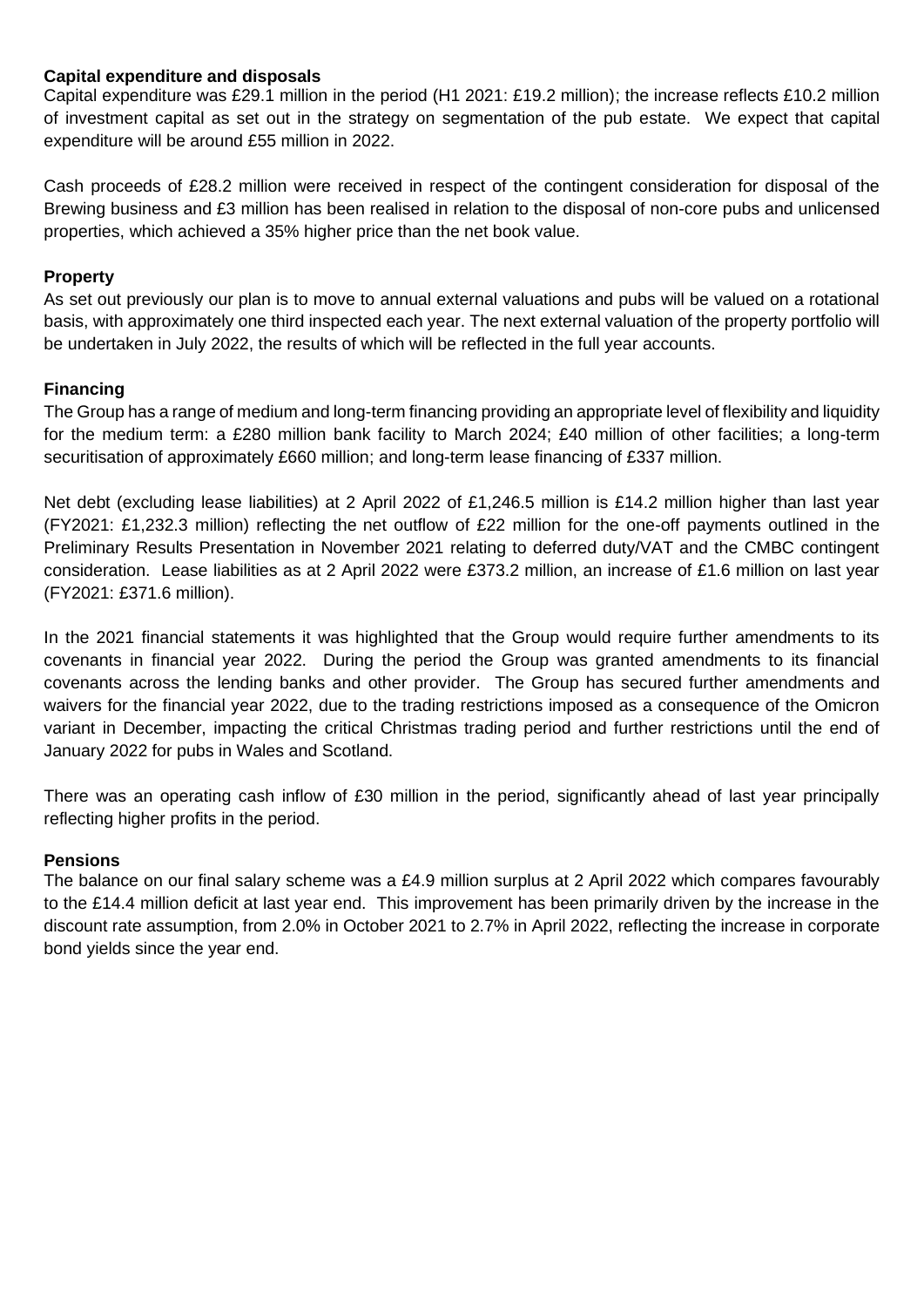#### **APMs**

The Group uses APMs to enable management and users of the financial statements to better understand elements of financial performance in the period. APMs referenced earlier in this report are explained as follows:

<sup>1</sup> 2021 comparative figures include the results for continuing operations only.

<sup>2</sup> Like-for-like sales reflects sales for all pubs that were trading in the two periods being compared, expressed as a percentage.

<sup>3</sup> Non-underlying items are presented separately on the face of the income statement and are defined as those items of income and expense which, because of the materiality, nature and/or expected infrequency of the events giving rise to them, merit separate presentation to enable users of the financial statements to better understand elements of financial performance in the period, so as to facilitate comparison with future periods. An explanation of non-underlying items is included within note 4. Underlying (loss)/earnings per share are reconciled to statutory earnings/(loss) per share within note 8.

<sup>4</sup> Net cash flow represents the movement in cash and cash equivalents during the period less the cash movement in debt during the period. A reconciliation of net cash flow to movement in net debt is shown in note 10. Net cash flow may also be described as "change in debt resulting from cash flows".

<sup>5</sup> The reconciliation of net cash flow to movement in net debt in note 10 has been set out below excluding IFRS 16 lease liabilities.

|                                                                | 26 weeks ended<br>2 April 2022<br>£m | 26 weeks ended<br>3 April 2021<br>£m |
|----------------------------------------------------------------|--------------------------------------|--------------------------------------|
|                                                                |                                      |                                      |
| Increase/(decrease) in cash and cash equivalents in the period | 3.3                                  | (28.2)                               |
| <b>Disposals</b>                                               |                                      | 0.1                                  |
| Cash (inflow)/outflow from movement in debt                    | (16.7)                               | 128.4                                |
| Net cash (outflow)/inflow                                      | (13.4)                               | 100.3                                |
| Disposals and classified as held for sale                      |                                      | (0.1)                                |
| Non-cash movements and deferred issue costs                    | (0.8)                                | (0.8)                                |
| Movement in net debt in the period (excluding IFRS 16)         | (14.2)                               | 99.4                                 |
| Net debt at beginning of the period (excluding IFRS 16)        | (1,232.3)                            | (1,328.9)                            |
| Net debt at end of the period (excluding IFRS 16)              | (1,246.5)                            | (1,229.5)                            |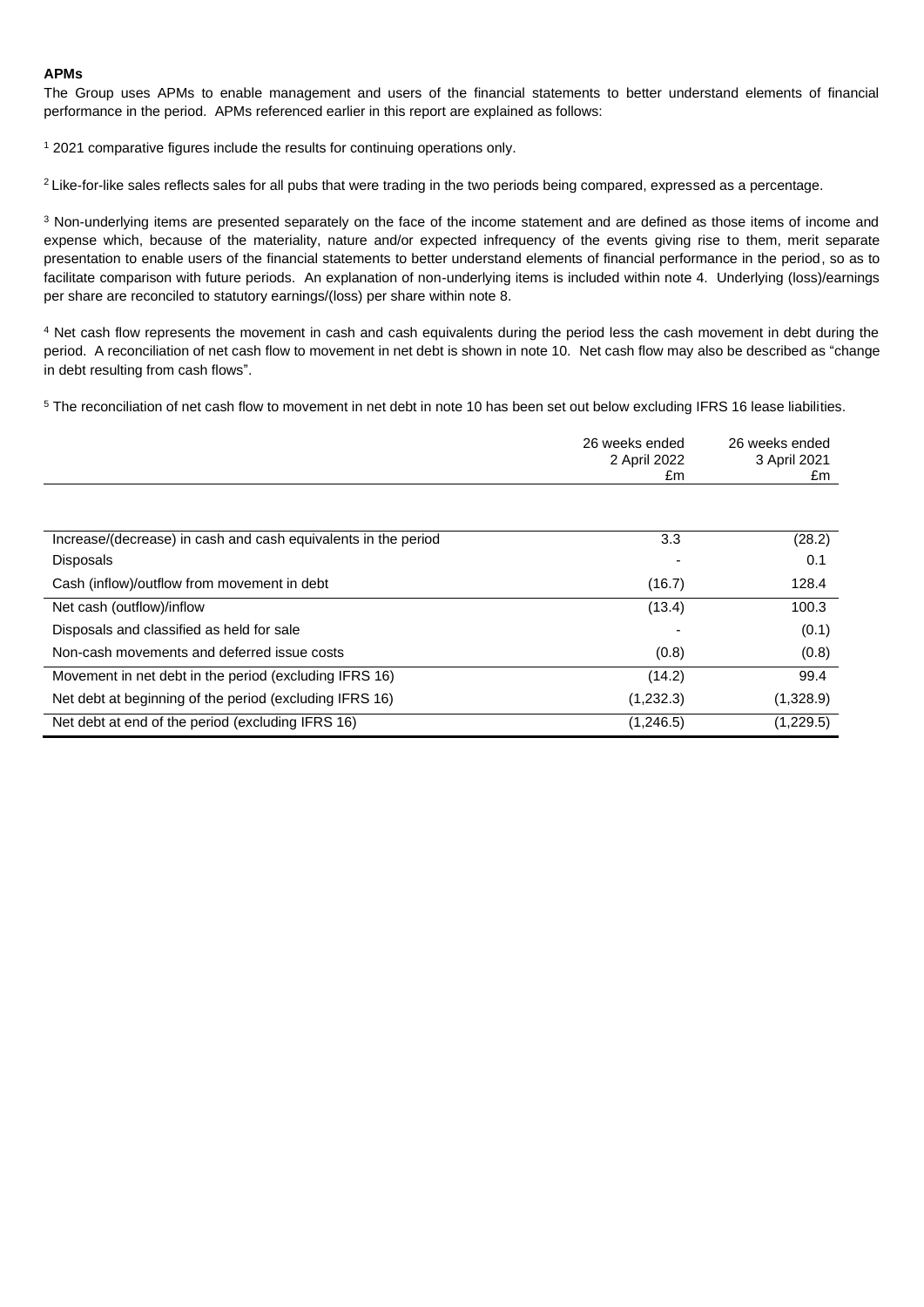## **Responsibility Statement of the Directors in respect of the Interim Results**

The Directors confirm that these condensed consolidated interim financial statements have been prepared in accordance with IAS 34 'Interim Financial Reporting' and that the interim management report includes a fair review of the information required by DTR 4.2.7R and DTR 4.2.8R of the United Kingdom Financial Conduct Authority, namely:

- an indication of important events that have occurred during the first six months of the financial year and their impact on the condensed set of financial statements, and a description of the principal risks and uncertainties for the remaining six months of the financial year; and
- material related party transactions in the first six months of the financial year and any material changes in the related party transactions described in the last Annual Report and Accounts.

The Directors of Marston's PLC are listed in the Marston's PLC Annual Report and Accounts for 2 October 2021. A list of current Directors is maintained on the Marston's PLC website: [www.marstonspubs.co.uk.](http://www.marstonspubs.co.uk/)

By order of the Board:

Andrew Andrea **Hayleigh Lupino** Chief Executive Officer Chief Financial Officer 18 May 2022 18 May 2022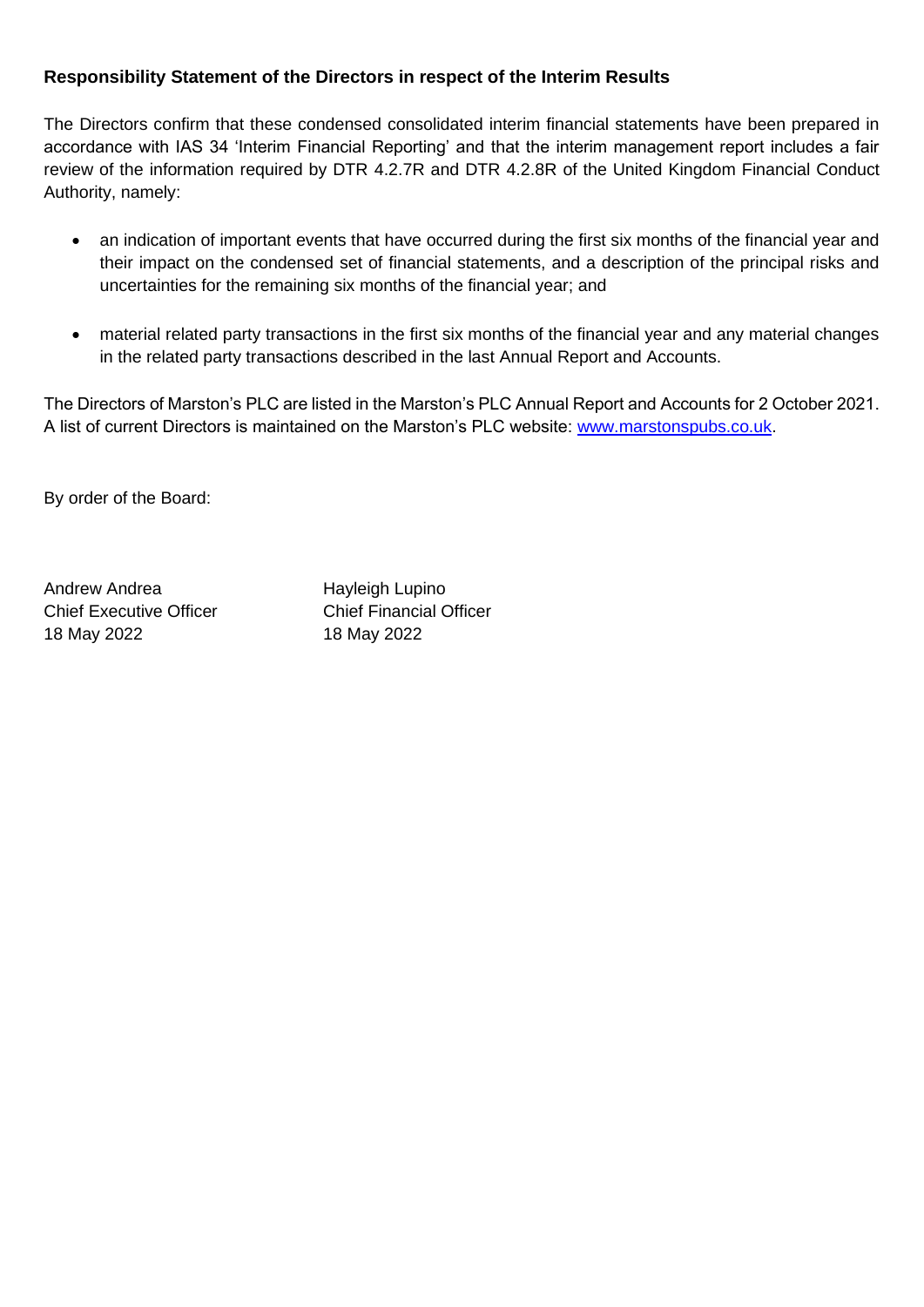#### **GROUP INCOME STATEMENT (UNAUDITED)**

### For the 26 weeks ended 2 April 2022

|                                                            |      |                         |                          |                    |                          |            |         | 52 weeks to<br>2 October |
|------------------------------------------------------------|------|-------------------------|--------------------------|--------------------|--------------------------|------------|---------|--------------------------|
|                                                            |      |                         | 26 weeks to 2 April 2022 |                    | 26 weeks to 3 April 2021 |            | 2021    |                          |
|                                                            |      |                         | Non-                     |                    |                          | Non-       |         |                          |
|                                                            |      | <b>Underlying</b><br>£m | underlying<br>£m         | <b>Total</b><br>£m | Underlying               | underlying | Total   | Total                    |
|                                                            | Note |                         |                          |                    | £m                       | £m         | £m      | £m                       |
| <b>Continuing operations</b>                               |      |                         |                          |                    |                          |            |         |                          |
| Revenue                                                    | 3    | 369.7                   |                          | 369.7              | 55.1                     |            | 55.1    | 401.7                    |
| Operating expenses                                         |      | (329.8)                 | 6.0                      | (323.8)            | (112.3)                  | (2.2)      | (114.5) | (492.2)                  |
| Loss from associates                                       |      | (2.0)                   | $\blacksquare$           | (2.0)              | (20.6)                   |            | (20.6)  | (14.5)                   |
| Operating profit/(loss)                                    | 4    | 37.9                    | 6.0                      | 43.9               | (77.8)                   | (2.2)      | (80.0)  | (105.0)                  |
| Finance costs                                              | 5    | (45.8)                  | (0.1)                    | (45.9)             | (45.1)                   | (1.7)      | (46.8)  | (95.4)                   |
| Finance income                                             | 5    | 0.4                     | 0.5                      | 0.9                | 0.5                      |            | 0.5     | 0.9                      |
| Interest rate swap movements                               | 4, 5 |                         | 27.4                     | 27.4               |                          | 5.3        | 5.3     | 8.4                      |
| Contingent consideration fair<br>value movement            | 4,5  |                         | (0.7)                    | (0.7)              |                          | 15.5       | 15.5    | 20.0                     |
| Net finance costs                                          | 4,5  | (45.4)                  | 27.1                     | (18.3)             | (44.6)                   | 19.1       | (25.5)  | (66.1)                   |
| (Loss)/profit before taxation                              |      | (7.5)                   | 33.1                     | 25.6               | (122.4)                  | 16.9       | (105.5) | (171.1)                  |
| Taxation                                                   | 4, 6 | 1.4                     | (7.6)                    | (6.2)              | 14.8                     | (1.8)      | 13.0    | 42.8                     |
| (Loss)/profit for the period<br>from continuing operations |      | (6.1)                   | 25.5                     | 19.4               | (107.6)                  | 15.1       | (92.5)  | (128.3)                  |
| <b>Discontinued operations</b>                             |      |                         |                          |                    |                          |            |         |                          |
| Profit from discontinued<br>operations                     | 7    |                         | ٠                        | $\blacksquare$     | 1.7                      | 290.1      | 291.8   | 291.1                    |
| (Loss)/profit for the period<br>attributable to equity     |      |                         |                          |                    |                          |            |         |                          |
| shareholders                                               |      | (6.1)                   | 25.5                     | 19.4               | (105.9)                  | 305.2      | 199.3   | 162.8                    |

|                                              |      | 26 weeks to<br>2 April<br>2022 | 26 weeks to<br>3 April<br>2021<br>(Restated) | 52 weeks to<br>2 October<br>2021 |
|----------------------------------------------|------|--------------------------------|----------------------------------------------|----------------------------------|
| Earnings/(loss) per share:                   | Note | p                              | p                                            | p                                |
| Basic earnings/(loss) per share              | 8    |                                |                                              |                                  |
| Total                                        |      | 3.1                            | 31.5                                         | 25.7                             |
| Continuing                                   |      | 3.1                            | (14.6)                                       | (20.3)                           |
| Discontinued                                 |      | $\blacksquare$                 | 46.1                                         | 46.0                             |
| Basic underlying (loss)/earnings per share   | 8    |                                |                                              |                                  |
| Total                                        |      | (1.0)                          | (16.7)                                       | (13.4)                           |
| Continuing                                   |      | (1.0)                          | (17.0)                                       | (13.6)                           |
| Discontinued                                 |      | $\overline{\phantom{0}}$       | 0.3                                          | 0.3                              |
| Diluted earnings/(loss) per share            | 8    |                                |                                              |                                  |
| Total                                        |      | 3.0                            | 31.5                                         | 25.7                             |
| Continuing                                   |      | 3.0                            | (14.6)                                       | (20.3)                           |
| Discontinued                                 |      | $\blacksquare$                 | 46.1                                         | 46.0                             |
| Diluted underlying (loss)/earnings per share | 8    |                                |                                              |                                  |
| Total                                        |      | (1.0)                          | (16.7)                                       | (13.4)                           |
| Continuing                                   |      | (1.0)                          | (17.0)                                       | (13.6)                           |
| Discontinued                                 |      |                                | 0.3                                          | 0.3                              |

The number of dilutive potential ordinary shares for the 26 weeks ended 3 April 2021 has been restated as nil, as in accordance with IAS 33 'Earnings per Share' the potential ordinary shares are not dilutive as their inclusion would reduce the loss per share for continuing operations. As such the diluted earnings/(loss) per share figures for the 26 weeks ended 3 April 2021 have been restated accordingly.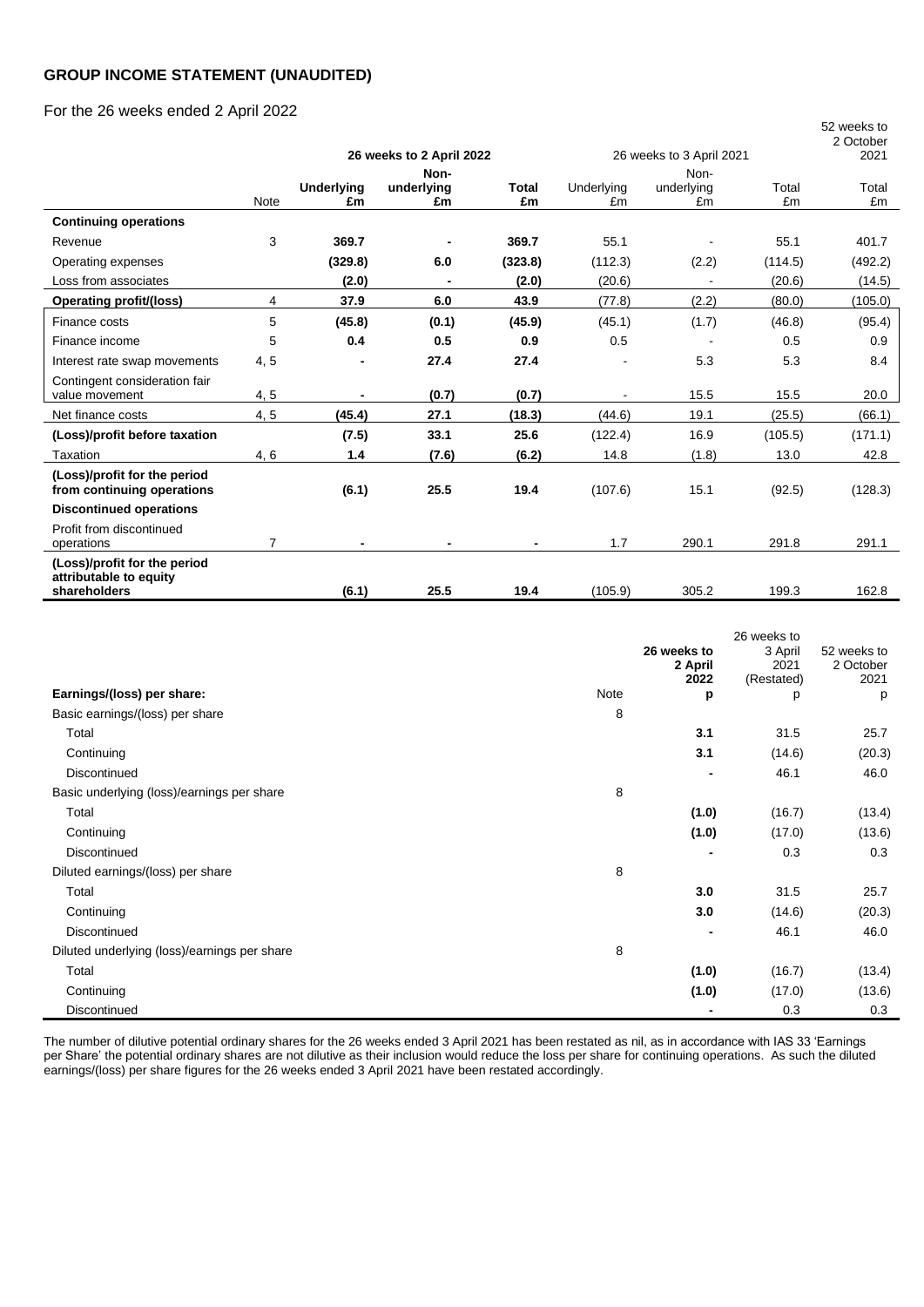## **GROUP STATEMENT OF COMPREHENSIVE INCOME (UNAUDITED)**

For the 26 weeks ended 2 April 2022

|                                                                                             | 26 weeks to | 26 weeks to | 52 weeks to |
|---------------------------------------------------------------------------------------------|-------------|-------------|-------------|
|                                                                                             | 2 April     | 3 April     | 2 October   |
|                                                                                             | 2022        | 2021        | 2021        |
|                                                                                             | £m          | £m          | £m          |
| Profit for the period                                                                       | 19.4        | 199.3       | 162.8       |
| Items of other comprehensive income that may subsequently be reclassified to profit or loss |             |             |             |
| Gains arising on cash flow hedges                                                           | 6.7         | 4.6         | 5.9         |
| Transfers to the income statement on cash flow hedges                                       | 9.1         | 10.2        | 19.7        |
| Other comprehensive income of associates                                                    | 1.5         |             |             |
| Tax on items that may subsequently be reclassified to profit or loss                        | (4.0)       | (2.8)       | 1.7         |
|                                                                                             | 13.3        | 12.0        | 27.3        |
| Items of other comprehensive income that will not be reclassified to profit or loss         |             |             |             |
| Remeasurement of retirement benefits                                                        | 16.1        | 13.6        | 17.5        |
| Unrealised surplus on revaluation of properties                                             |             |             | 59.1        |
| Reversal of past revaluation surplus                                                        |             |             | (105.0)     |
| Tax on items that will not be reclassified to profit or loss                                | (4.0)       | (2.6)       | (12.3)      |
|                                                                                             | 12.1        | 11.0        | (40.7)      |
| Other comprehensive income/(expense) for the period                                         | 25.4        | 23.0        | (13.4)      |
| Total comprehensive income for the period                                                   | 44.8        | 222.3       | 149.4       |

Other comprehensive income/(expense) for the current and prior period relates wholly to continuing operations.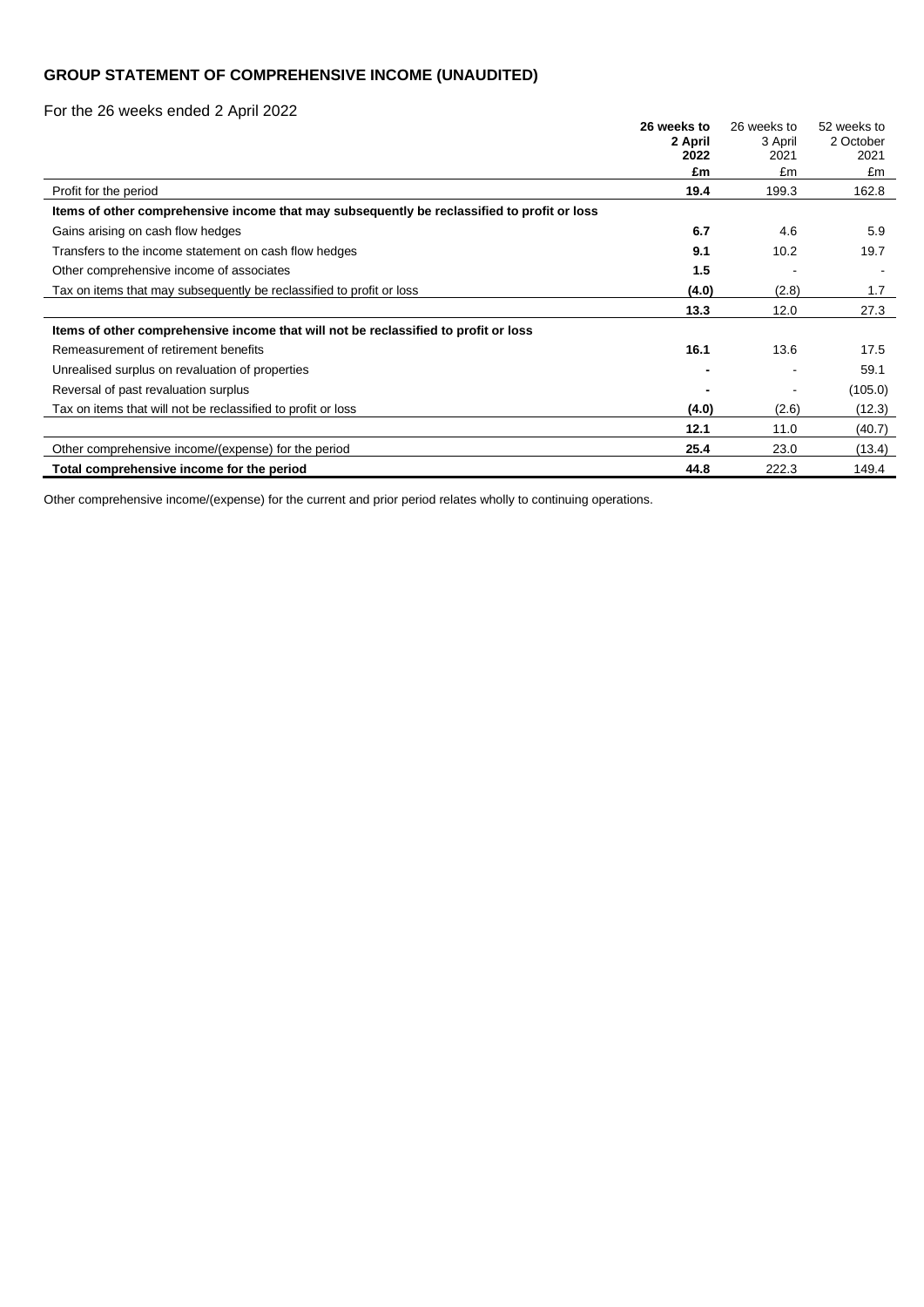### **GROUP CASH FLOW STATEMENT (UNAUDITED)**

For the 26 weeks ended 2 April 2022

|                                                                                   |      | 26 weeks to<br>2 April<br>2022 | 26 weeks to<br>3 April<br>2021<br>(Restated) | 52 weeks to<br>2 October<br>2021 |
|-----------------------------------------------------------------------------------|------|--------------------------------|----------------------------------------------|----------------------------------|
|                                                                                   | Note | £m                             | £m                                           | £m                               |
| <b>Operating activities</b>                                                       |      |                                |                                              |                                  |
| Profit for the period                                                             |      | 19.4                           | 199.3                                        | 162.8                            |
| Taxation                                                                          |      | 6.2                            | (13.7)                                       | (43.5)                           |
| Net finance costs                                                                 |      | 18.3                           | 25.6                                         | 66.2                             |
| Depreciation and amortisation                                                     |      | 22.1                           | 20.8                                         | 42.7                             |
| Gain on disposal of subsidiary                                                    |      |                                | (290.9)                                      | (290.5)                          |
| Working capital movement                                                          |      | (33.7)                         | (15.3)                                       | (6.4)                            |
| Non-cash movements                                                                |      | 1.5                            | 22.8                                         | 100.6                            |
| (Decrease)/increase in provisions and other non-current liabilities               |      | (0.4)                          | 0.3                                          | 2.3                              |
| Difference between defined benefit pension contributions paid and amounts charged |      | (3.8)                          | (3.2)                                        | (7.0)                            |
| Income tax received                                                               |      | 0.6                            | 7.5                                          | 7.5                              |
| Net cash inflow/(outflow) from operating activities                               |      | 30.2                           | (46.8)                                       | 34.7                             |
| <b>Investing activities</b><br>Interest received                                  |      | 0.4                            | 0.3                                          | 0.5                              |
| Sale of property, plant and equipment and assets held for sale                    |      | 3.0                            | 12.8                                         | 16.2                             |
| Purchase of property, plant and equipment and intangible assets                   |      | (29.1)                         | (19.2)                                       | (46.6)                           |
| Disposal of subsidiary                                                            |      | 28.2                           | 228.4                                        | 228.0                            |
| Movement in trade loans                                                           |      |                                | 0.1                                          | 0.1                              |
| Finance lease capital repayments received                                         |      | 1.4                            | 0.4                                          | 1.2                              |
| Net transfer to other cash deposits                                               |      |                                |                                              | (1.2)                            |
| Net cash inflow from investing activities                                         |      | 3.9                            | 222.8                                        | 198.2                            |
|                                                                                   |      |                                |                                              |                                  |
| <b>Financing activities</b>                                                       |      |                                |                                              |                                  |
| Interest paid                                                                     |      | (43.0)                         | (46.7)                                       | (96.3)                           |
| Swap termination costs                                                            |      |                                | (19.9)                                       | (19.9)                           |
| Proceeds from sale of own shares                                                  |      |                                |                                              | 0.1                              |
| Repayment of securitised debt                                                     |      | (18.3)                         | (17.3)                                       | (35.4)                           |
| Advance/(repayment) of bank borrowings                                            |      | 40.0                           | (106.1)                                      | (80.1)                           |
| Capital element of lease liabilities repaid                                       |      | (4.5)                          | (9.2)                                        | (19.8)                           |
| (Repayment)/advance of other borrowings                                           |      | (5.0)                          | (5.0)                                        | 10.0                             |
| Net cash outflow from financing activities                                        |      | (30.8)                         | (204.2)                                      | (241.4)                          |
| Net increase/(decrease) in cash and cash equivalents                              | 10   | 3.3                            | (28.2)                                       | (8.5)                            |

The cash flow statement for the 26 weeks ended 3 April 2021 has been restated such that it starts with the profit for the period rather than the underlying operating loss. This restatement has had no impact on the net cash flows from operating, investing or financing activities or on the net decrease in cash and cash equivalents in the period.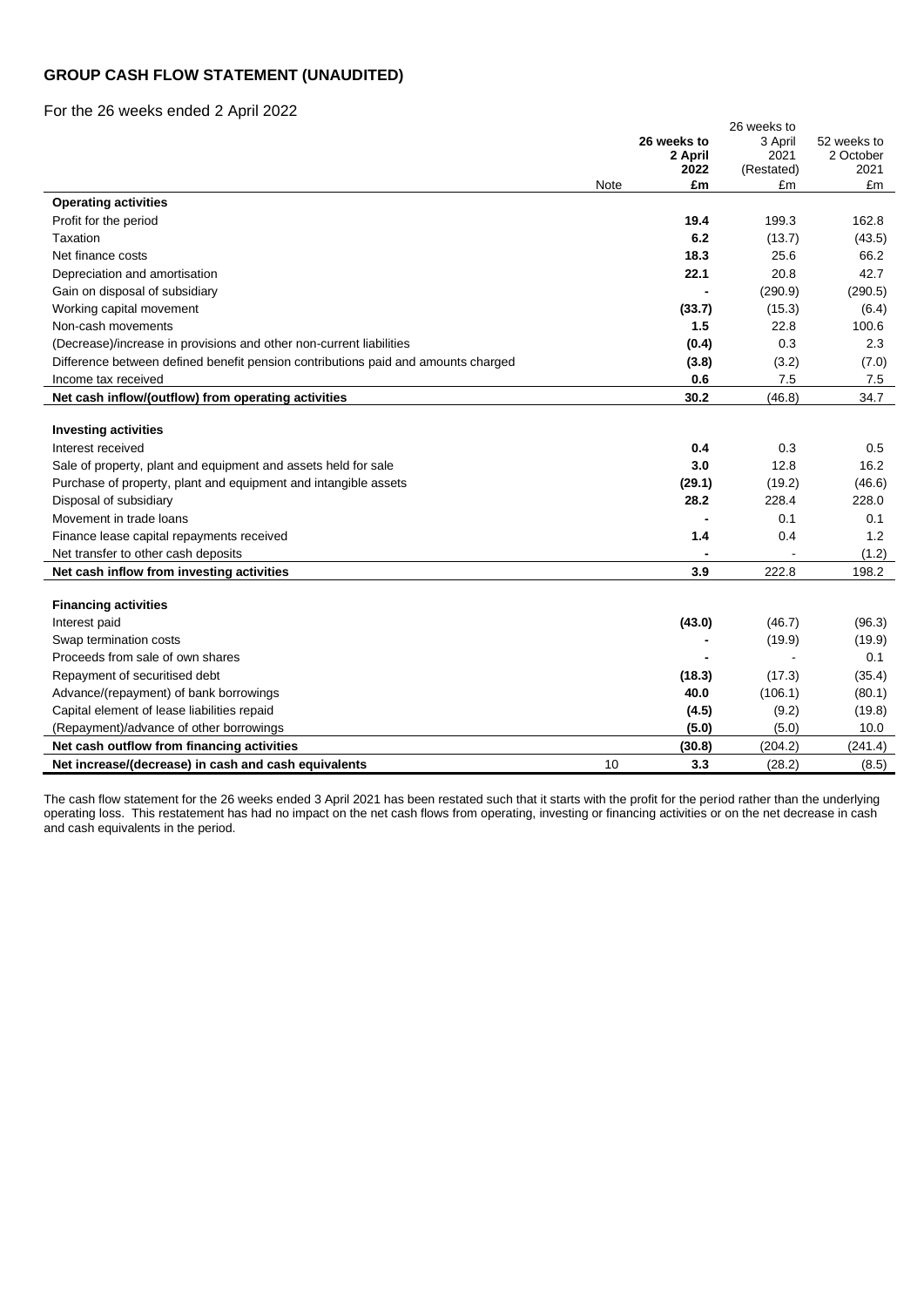## **GROUP BALANCE SHEET (UNAUDITED)**

## As at 2 April 2022

|                                                          |      | 2 April    | 3 April    | 2 October  |
|----------------------------------------------------------|------|------------|------------|------------|
|                                                          | Note | 2022<br>£m | 2021<br>£m | 2021<br>£m |
| <b>Non-current assets</b>                                |      |            |            |            |
| Goodwill                                                 |      |            |            |            |
| Other intangible assets                                  |      | 35.4       | 36.6       | 36.1       |
|                                                          | 9    | 1,997.8    | 2,105.5    | 1,984.2    |
| Property, plant and equipment<br>Interests in associates |      | 276.8      | 274.0      | 277.4      |
|                                                          |      | 14.9       | 16.2       | 15.9       |
| Other non-current assets<br>Deferred tax assets          |      | 36.1       | 23.5       | 47.6       |
| Retirement benefit surplus                               |      | 4.9        |            | $\sim$     |
|                                                          |      |            |            |            |
|                                                          |      | 2,365.9    | 2,455.8    | 2,361.2    |
| <b>Current assets</b>                                    |      |            |            |            |
| Inventories                                              |      | 12.8       | 8.4        | 12.9       |
| Trade and other receivables                              |      | 31.0       | 45.4       | 52.3       |
| Current tax assets                                       |      |            | 0.5        | 1.0        |
| Other cash deposits                                      | 10   | 3.2        | 2.0        | 3.2        |
| Cash and cash equivalents                                | 10   | 35.5       | 12.5       | 32.2       |
|                                                          |      | 82.5       | 68.8       | 101.6      |
| Assets held for sale                                     |      | 4.7        | 6.8        | 5.1        |
|                                                          |      |            |            |            |
|                                                          |      | 87.2       | 75.6       | 106.7      |
| <b>Current liabilities</b>                               |      |            |            |            |
| <b>Borrowings</b>                                        | 10   | (64.1)     | (61.5)     | (67.5)     |
| Trade and other payables                                 |      | (197.0)    | (204.6)    | (220.7)    |
| <b>Current tax liabilities</b>                           |      | (1.7)      |            |            |
| Provisions for other liabilities and charges             |      | (1.1)      | (1.7)      | (1.5)      |
|                                                          |      | (263.9)    | (267.8)    | (289.7)    |
| <b>Non-current liabilities</b>                           |      |            |            |            |
| <b>Borrowings</b>                                        | 10   | (1, 594.3) | (1, 565.2) | (1,571.8)  |
| Derivative financial instruments                         |      | (127.3)    | (184.4)    | (170.5)    |
| Other non-current liabilities                            |      | (6.0)      | (4.7)      | (5.5)      |
| Provisions for other liabilities and charges             |      | (9.8)      | (7.4)      | (9.6)      |
| Retirement benefit obligations                           |      |            | (21.2)     | (14.4)     |
|                                                          |      |            |            |            |
|                                                          |      | (1,737.4)  | (1,782.9)  | (1,771.8)  |
| <b>Net assets</b>                                        |      | 451.8      | 480.7      | 406.4      |
|                                                          |      |            |            |            |
| Shareholders' equity                                     |      |            |            |            |
| Equity share capital                                     |      | 48.7       | 48.7       | 48.7       |
| Share premium account                                    |      | 334.0      | 334.0      | 334.0      |
| Revaluation reserve                                      |      | 360.5      | 417.8      | 360.5      |
| Capital redemption reserve                               |      | $\bf6.8$   | 6.8        | $6.8\,$    |
| Hedging reserve                                          |      | (69.6)     | (96.7)     | (81.4)     |
| Own shares                                               |      | (111.0)    | (111.9)    | (111.1)    |
| Retained earnings                                        |      | (117.6)    | (118.0)    | (151.1)    |
|                                                          |      |            |            |            |
| <b>Total equity</b>                                      |      | 451.8      | 480.7      | 406.4      |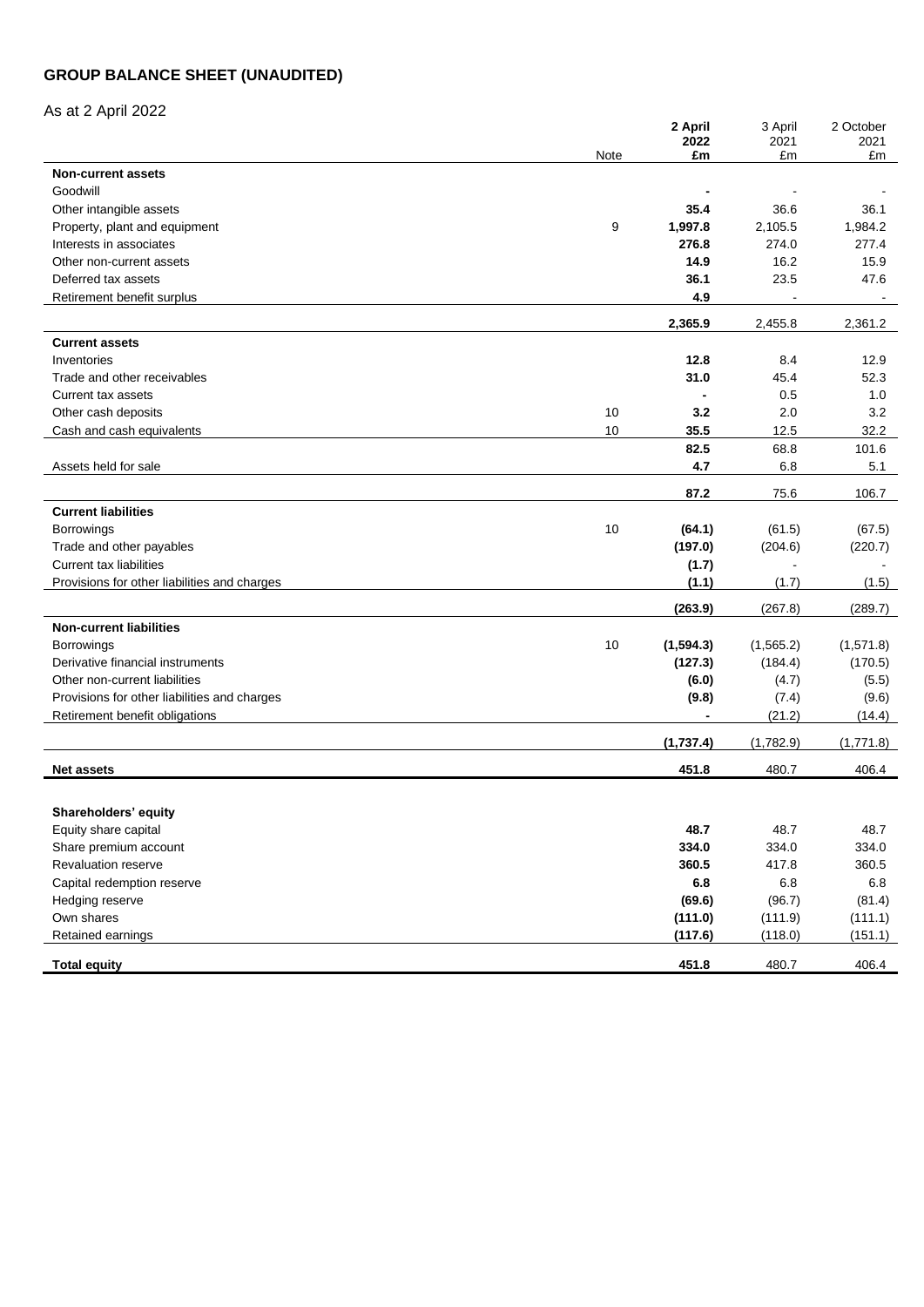## **GROUP STATEMENT OF CHANGES IN EQUITY (UNAUDITED)**

### For the 26 weeks ended 2 April 2022

|                                                          | <b>Equity</b><br>share   | Share<br>premium | <b>Revaluation</b>       | Capital<br>redemption    | Hedging                  | Own                      | Retained       | <b>Total</b> |
|----------------------------------------------------------|--------------------------|------------------|--------------------------|--------------------------|--------------------------|--------------------------|----------------|--------------|
|                                                          | capital<br>£m            | account<br>£m    | reserve<br>£m            | reserve<br>£m            | reserve<br>£m            | shares<br>£m             | earnings<br>£m | equity<br>£m |
| At 3 October 2021                                        | 48.7                     | 334.0            | 360.5                    | 6.8                      | (81.4)                   | (111.1)                  | (151.1)        | 406.4        |
| Profit for the period                                    |                          |                  |                          |                          |                          | $\overline{\phantom{a}}$ | 19.4           | 19.4         |
| Remeasurement of retirement benefits                     | ٠                        | ٠                | $\blacksquare$           |                          |                          | ٠                        | 16.1           | 16.1         |
| Tax on remeasurement of retirement benefits              | ٠                        |                  |                          |                          |                          |                          | (4.0)          | (4.0)        |
| Gains on cash flow hedges                                |                          |                  |                          |                          | 6.7                      |                          |                | 6.7          |
| Transfers to the income statement on cash<br>flow hedges | ٠                        |                  |                          | ٠                        | 9.1                      |                          |                | 9.1          |
| Tax on hedging reserve movements                         |                          |                  |                          |                          | (4.0)                    |                          |                | (4.0)        |
| Other comprehensive income of associates                 | $\blacksquare$           |                  |                          |                          |                          | ٠                        | 1.5            | 1.5          |
| Total comprehensive income                               |                          |                  |                          |                          | 11.8                     |                          | 33.0           | 44.8         |
| Share-based payments                                     |                          |                  |                          |                          |                          |                          | 0.7            | 0.7          |
| Sale of own shares                                       |                          |                  |                          |                          |                          | 0.1                      | (0.1)          | $\sim$       |
| Changes in equity of associates                          | $\overline{\phantom{a}}$ | $\blacksquare$   | $\overline{\phantom{a}}$ | $\overline{\phantom{a}}$ | $\overline{\phantom{a}}$ | $\overline{\phantom{a}}$ | (0.1)          | (0.1)        |
| Total transactions with owners                           | $\blacksquare$           | ٠                |                          | $\sim$                   | $\overline{\phantom{a}}$ | 0.1                      | 0.5            | 0.6          |
| <b>At 2 April 2022</b>                                   | 48.7                     | 334.0            | 360.5                    | 6.8                      | (69.6)                   | (111.0)                  | (117.6)        | 451.8        |

## For the 26 weeks ended 3 April 2021

|                                                          | <b>Equity</b><br>share   | Share<br>premium | <b>Revaluation</b> | Merger         | Capital<br>redemption    | Hedging       | Own                      | Retained       | <b>Total</b> |
|----------------------------------------------------------|--------------------------|------------------|--------------------|----------------|--------------------------|---------------|--------------------------|----------------|--------------|
|                                                          | capital<br>£m            | account<br>£m    | reserve<br>£m      | reserve<br>£m  | reserve<br>£m            | reserve<br>£m | shares<br>£m             | earnings<br>£m | equity<br>£m |
| At 4 October 2020                                        | 48.7                     | 334.0            | 430.6              | 23.7           | 6.8                      | (108.7)       | (111.9)                  | (374.3)        | 248.9        |
| Profit for the period                                    |                          |                  |                    |                |                          |               | $\blacksquare$           | 199.3          | 199.3        |
| Remeasurement of retirement benefits                     |                          |                  |                    |                |                          |               | $\blacksquare$           | 13.6           | 13.6         |
| Tax on remeasurement of retirement benefits              |                          |                  |                    |                |                          | ٠             | $\overline{\phantom{a}}$ | (2.6)          | (2.6)        |
| Gains on cash flow hedges                                |                          |                  |                    |                |                          | 4.6           |                          |                | 4.6          |
| Transfers to the income statement on cash<br>flow hedges |                          |                  |                    |                | $\overline{\phantom{a}}$ | 10.2          |                          | ٠              | 10.2         |
| Tax on hedging reserve movements                         | $\overline{\phantom{a}}$ |                  | ٠                  |                | $\overline{\phantom{a}}$ | (2.8)         | $\blacksquare$           | ٠              | (2.8)        |
| Total comprehensive income                               | $\overline{a}$           |                  |                    |                |                          | 12.0          | $\blacksquare$           | 210.3          | 222.3        |
| Transfer disposals to retained earnings                  |                          |                  | (15.0)             | (23.7)         |                          |               | $\blacksquare$           | 38.7           | ٠            |
| Transfer tax to retained earnings                        |                          |                  | 2.2                | $\blacksquare$ |                          |               | $\overline{\phantom{a}}$ | (2.2)          |              |
| Changes in equity of associates                          |                          |                  | $\sim$             |                |                          |               |                          | 9.5            | 9.5          |
| Total transactions with owners                           |                          |                  | (12.8)             | (23.7)         |                          |               | $\overline{\phantom{a}}$ | 46.0           | 9.5          |
| At 3 April 2021                                          | 48.7                     | 334.0            | 417.8              |                | 6.8                      | (96.7)        | (111.9)                  | (118.0)        | 480.7        |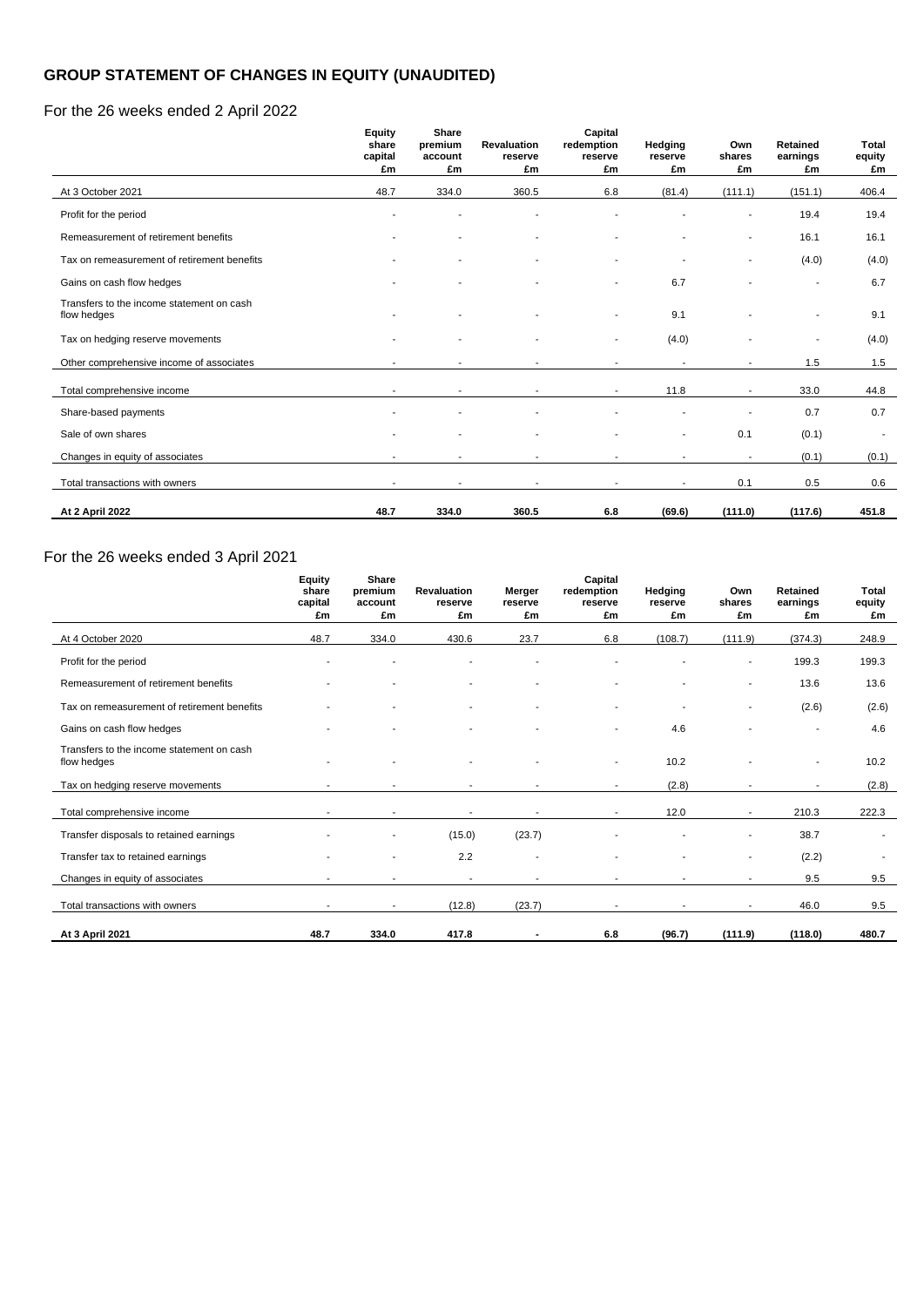#### **1 BASIS OF PREPARATION OF INTERIM FINANCIAL INFORMATION**

Marston's PLC is a company domiciled in the UK. The consolidated interim financial information for the 26 weeks ended 2 April 2022 incorporates the financial statements of Marston's PLC and all of its subsidiary undertakings (the 'Group'). The Group is primarily an operator of pubs and bars across the UK.

This interim financial information has been prepared in accordance with IAS 34 'Interim Financial Reporting' in conformity with the requirements of the Companies Act 2006. The same accounting policies, presentation and methods of computation are followed in the interim financial information as applied in the Group's audited financial statements for the 52 weeks ended 2 October 2021.

The financial information for the 52 weeks ended 2 October 2021 is extracted from the audited accounts for that period, which have been delivered to the Registrar of Companies. The Auditor's report was unqualified and did not contain a statement under section 498 (2) or (3) of the Companies Act 2006. However the Auditor's report contained an emphasis of matter relating to a material uncertainty that may cast significant doubt on the Group's and Company's ability to continue as a going concern.

The interim financial information does not constitute statutory accounts within the meaning of section 434 of the Companies Act 2006. The interim financial information for the 26 weeks ended 2 April 2022 and the comparatives to 3 April 2021 are unaudited.

The Group does not consider that any standards or interpretations issued by the International Accounting Standards Board, but not yet applicable, will have a significant impact on the financial statements for the 52 weeks ending 1 October 2022.

#### **Going concern**

The impact of COVID-19 on the economy and the hospitality industry has resulted in lower revenue, profit and operating cash flow since March 2020 and has heightened uncertainty about the future financial performance of the Group, which could cast significant doubt over the Group's ability to trade as a going concern. The COVID-19 pandemic has resulted in a variety of temporary operating restrictions and, although the hospitality industry has now reopened in full, there is still uncertainty as to whether any restrictions, such as social distancing measures, will be reintroduced or whether any further local or national lockdowns will be required.

The Group's sources of funding include its securitised debt, a £280.0 million bank facility available until 2024, of which £230.0 million was drawn at 2 April 2022, and a £40.0 million private placement available until 2024.

There are two covenants associated with the Group's securitised debt. The FCF DSCR is a measure of free cash flow to debt service for the group headed by Marston's Pubs Parent Limited, and is required to be a minimum of 1.1 over both a two-quarter and four-quarter period, and the Net Worth is derived from the net assets of that group of companies. There was headroom of £354.9 million on the Net Worth Covenant, headroom of 0.1 on the two-quarter FCF DSCR Covenant and headroom of 0.2 on the four-quarter FCF DSCR Covenant at 2 April 2022.

There are two covenants associated with the Group's bank and private placement borrowings. The Debt Cover covenant is a measure of net borrowings to EBITDA (a maximum of 5.5 times from 2 July 2022, reducing on a stepped basis to 3.5 times from 1 April 2023) for the non-securitised group of companies and the Interest Cover covenant is a measure of EBITDA to finance charges (a minimum of 1 times from 2 April 2022, rising on a stepped basis to 2 times from 1 July 2023 with the Group's bank and 3 times from 1 April 2023 with private placement borrowings) for that group of companies. The Group has agreed with its bank and private placement lenders to replace the Debt Cover covenant with an absolute covenant in respect of net borrowings for the quarter to 2 April 2022. There was headroom of £47.0 million on the net borrowings covenant and headroom of 0.4 on the Interest Cover covenant at 2 April 2022.

The Directors have performed an assessment of going concern over the period of 12 months from the date of signing these financial statements, to assess the adequacy of the Group's financial resources. In performing their assessment, the Directors considered the Group's financial position and exposure to principal risks, including the ongoing impact of COVID-19. The Group's forecasts assume that sales and costs will continue at levels experienced in recent months.

The Directors have also considered a severe but plausible downside scenario, incorporating further lockdowns at a national level for a total of two months in the coming winter, which would have the effect of substantially reducing sales, profit and operating cash flow. It has been assumed that there is no access to government support measures such as furlough payments in this scenario, and certain mitigating actions within management's control have been assumed, such as the deferral of uncommitted capital expenditure. The conclusion of this assessment was that the Directors are satisfied that the Group has sufficient liquidity to withstand such a severe but plausible downside scenario. However, under this severe but plausible downside scenario, further covenant waivers/amendments would be required.

There is a material uncertainty as to whether the financial covenants will be met or whether the Group's lenders will agree to further waivers if required. The Group will continue to have regular communication with its lenders throughout this period and on the basis of the previous waivers secured and the return to pre-pandemic levels of trading in recent months the Directors expect to be able to secure any future waivers required.

Considering the above, the Directors are satisfied that the Group has adequate resources to continue in operational existence for the foreseeable future, being at least 12 months from the date of signing these financial statements. For this reason, the Directors continue to adopt the going concern basis of accounting in preparing these financial statements. However, a material uncertainty exists, in particular with respect to the ability to achieve further covenant waivers or amendments if required, which may cast significant doubt on the Group's ability to continue as a going concern and, therefore, to continue realising its assets and discharging its liabilities in the normal course of business. The financial statements do not include any adjustments that would result from the basis of preparation being inappropriate.

#### **2 SEGMENT REPORTING**

The Group is considered to have one operating segment under IFRS 8 'Operating Segments' and no disclosures are presented. This is in line with the reporting to the chief operating decision maker and the operational structure of the business. The measure of profit or loss reviewed by the chief operating decision maker is underlying profit/loss before tax for the total of continuing and discontinued operations.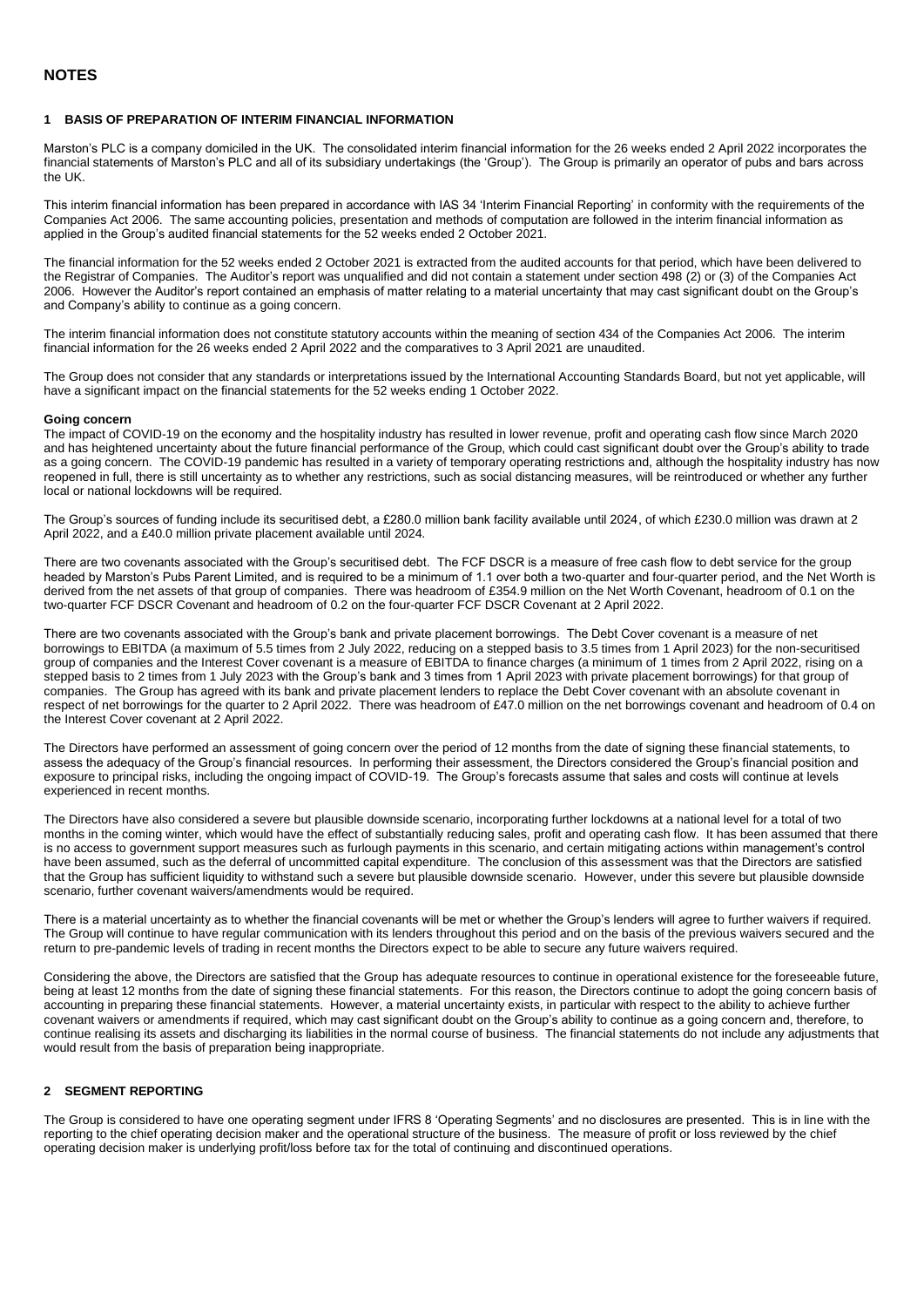#### **NOTES**

#### **3 REVENUE**

| 2 April                                        | 3 April |
|------------------------------------------------|---------|
| 2022                                           | 2021    |
| £m<br>Revenue                                  | £m      |
| Retail sales<br>348.9                          | 51.5    |
| Wholesale sales<br>15.3                        | 2.2     |
| Revenue from contracts with customers<br>364.2 | 53.7    |
| Rental income<br>$5.5^{\circ}$                 | 1.4     |
| Total revenue<br>369.7                         | 55.1    |

#### **4 NON-UNDERLYING ITEMS**

In order to illustrate the underlying trading performance of the Group, presentation has been made of performance measures excluding those items which it is considered would distort the comparability of the Group's results.

Non-underlying items are presented separately on the face of the income statement and are defined as those items of income and expense which, because of the materiality, nature and/or expected infrequency of the events giving rise to them, merit separate presentation to enable users of the financial statements to better understand elements of financial performance in the period, so as to facilitate comparison with future periods. As management of the freehold and leasehold property estate is an essential and significant area of the business, the threshold for classification of property related items as non-underlying is higher than other items.

|                                                                         | 2 April | 3 April |
|-------------------------------------------------------------------------|---------|---------|
|                                                                         | 2022    | 2021    |
|                                                                         | £m      | £m      |
| Non-underlying operating items                                          |         |         |
| VAT claims                                                              | (6.0)   |         |
| Impact of COVID-19                                                      |         | 1.0     |
| Past service cost in respect of Guaranteed Minimum Pension equalisation |         | 0.5     |
| Reorganisation and restructuring costs                                  | -       | 0.7     |
|                                                                         | (6.0)   | 2.2     |
| Non-underlying non-operating items                                      |         |         |
| Net interest on net defined benefit asset/liability                     | 0.1     | 0.3     |
| Interest on VAT claims                                                  | (0.5)   |         |
| COVID-19 financing costs                                                |         | 1.4     |
| Interest rate swap movements                                            | (27.4)  | (5.3)   |
| Contingent consideration fair value movement                            | 0.7     | (15.5)  |
|                                                                         | (27.1)  | (19.1)  |
| Total non-underlying items                                              | (33.1)  | (16.9)  |

#### *VAT claims*

The Group has submitted claims to HM Revenue & Customs (HMRC) in respect of the VAT treatment of gaming machines from 1 January 2006 to 31 January 2013. Following detailed information gathering to support the claims made the Group has recognised the estimated amounts receivable, including interest, in the current period.

#### *Net interest on net defined benefit asset/liability*

The net interest on the net defined benefit asset/liability in respect of the Group's defined benefit pension plan was a charge of £0.1 million (2021: £0.3 million).

#### *Interest rate swap movements*

The Group's interest rate swaps are revalued to fair value at each balance sheet date. For interest rate swaps which were designated as part of a hedging relationship a gain of £6.7 million (2021: £4.6 million) has been recognised in the hedging reserve in respect of the effective portion of the fair value movement and £3.5 million (2021: £3.7 million) has been reclassified from the hedging reserve to underlying finance costs in the income statement in respect of the cash paid in the period.

The ineffective portion of the fair value movement has been recognised within the income statement. The cash paid of £0.8 million (2021: £0.8 million) has been recognised within underlying finance costs to ensure that underlying finance costs reflect the resulting fixed rate paid on the associated debt. The remainder of the ineffective portion of the fair value movement, a gain of £0.5 million (2021: loss of £1.4 million), has been recognised within nonunderlying items. In addition £5.6 million (2021: £6.5 million) of the balance remaining in the hedging reserve in respect of discontinued cash flow hedges has been reclassified to the income statement within non-underlying items.

For interest rate swaps which were not designated as part of a hedging relationship the fair value movement has been recognised within the income statement. The cash paid of £5.2 million (2021: £6.0 million) has been recognised within underlying finance costs to ensure that underlying finance costs reflect the resulting fixed rate paid on the associated debt. The remainder of the fair value movement, a gain of £32.5 million (2021: £15.5 million), equal to the change in the carrying value of the interest rate swaps in the period, has been recognised within non-underlying items.

The Group terminated one of its interest rate swaps in the prior period resulting in a loss of £2.3 million which was recognised within non-underlying items.

#### *Contingent consideration fair value movement*

The contingent consideration on the disposal of Marston's Beer Company Limited was initially recognised at its fair value at the date of disposal and was subsequently remeasured at its fair value at 3 April 2021, 2 October 2021 and the date of settlement. The movement in fair value has been recognised within non-underlying items.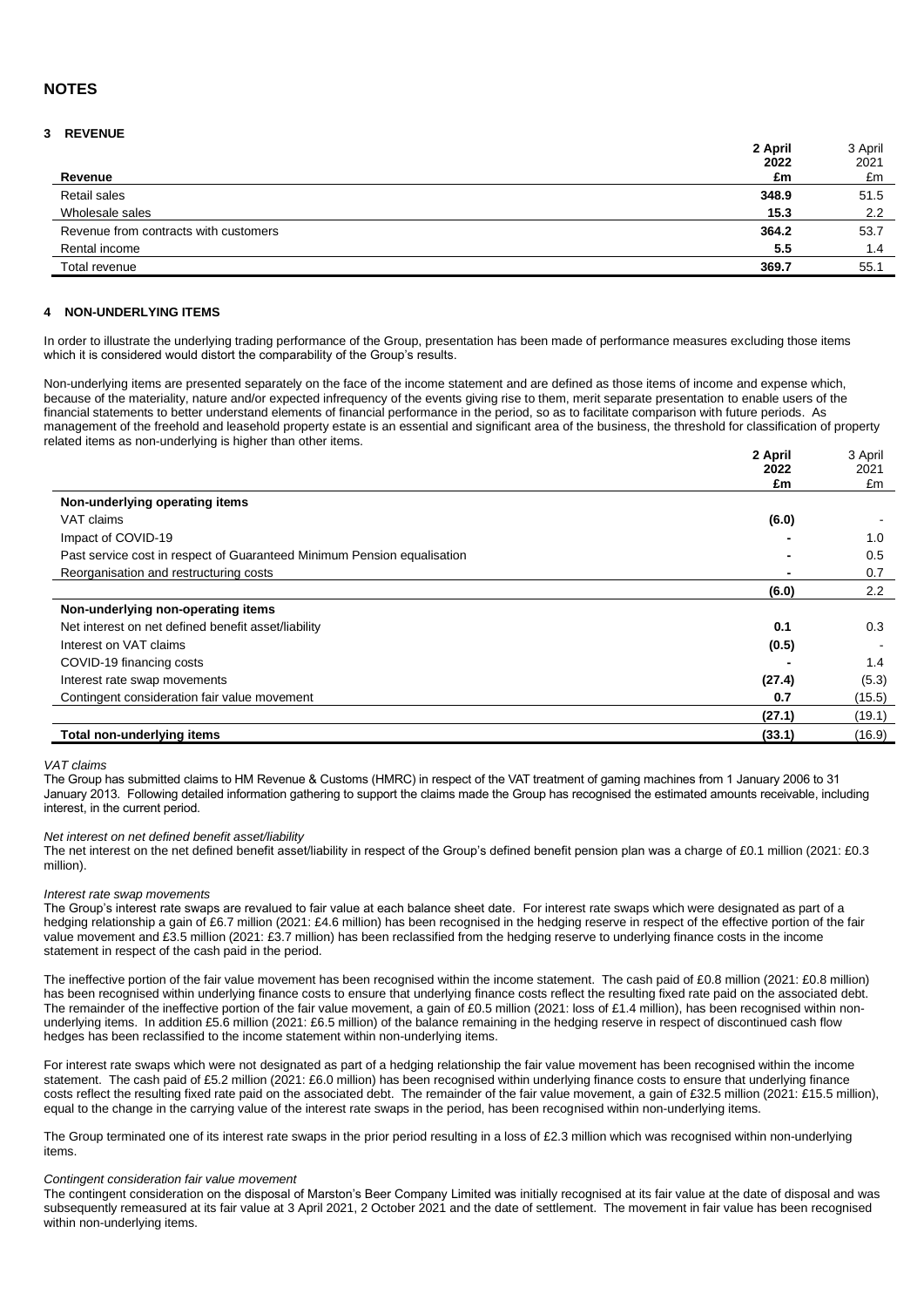#### **4 NON-UNDERLYING ITEMS (CONTINUED)**

#### *Impact of taxation*

The current tax charge relating to the above non-underlying items amounts to £2.0 million (2021: £nil). The deferred tax charge relating to the above non-underlying items amounts to £5.6 million (2021: £1.8 million).

#### *Prior period non-underlying items*

In order to mitigate the spread of COVID-19 the UK government implemented various operating restrictions in the hospitality industry, such as pub closures, reduced opening times and social distancing measures. These had a significant impact on the Group's business and its customers. Certain associated costs/charges, which primarily comprised bad debt provisions and stock write-offs, were classified as a non-underlying item in the prior period.

On 26 October 2018 a High Court ruling indicated that Guaranteed Minimum Pensions must be equalised for men and women. On 20 November 2020 a further High Court ruling indicated that historic cash equivalent transfer values that were calculated on an unequalised basis should be topped up if an affected member makes a successful claim. This additional requirement was reflected in the calculation of the Group's net defined benefit asset/liability in the prior period and the resulting additional past service cost of £0.5 million was classified as a non-underlying item.

Following the disposal of the Group's brewing business, and in light of the ongoing impact of the COVID-19 outbreak, the Group undertook a central restructuring exercise in the prior period as part of a full review of its overhead costs.

As a result of the COVID-19 outbreak and the consequential impact on its trading ability, the Group obtained certain waivers from its lenders, primarily in respect of covenants. The costs related to this were classified as a non-underlying item in the prior period.

**2 April**

 $\overline{a}$   $\overline{a}$   $\overline{b}$ 

#### **5 FINANCE COSTS AND INCOME**

|                                                                       | 2 April    | 3 April    |
|-----------------------------------------------------------------------|------------|------------|
|                                                                       | 2022<br>£m | 2021<br>£m |
| <b>Finance costs</b>                                                  |            |            |
| Bank borrowings                                                       | 5.9        | 5.4        |
| Securitised debt                                                      | 17.9       | 19.0       |
| Lease liabilities                                                     | 9.4        | 8.3        |
| Other lease related borrowings                                        | 10.6       | 10.6       |
| Other interest payable and similar charges                            | 2.0        | 1.8        |
|                                                                       | 45.8       | 45.1       |
| Non-underlying finance costs                                          |            |            |
| Net interest on net defined benefit asset/liability                   | 0.1        | 0.3        |
| COVID-19 financing costs                                              |            | 1.4        |
|                                                                       | 0.1        | 1.7        |
| <b>Total finance costs</b>                                            | 45.9       | 46.8       |
|                                                                       |            |            |
| <b>Finance income</b>                                                 |            |            |
| Finance lease and other interest receivable                           | (0.4)      | (0.5)      |
|                                                                       | (0.4)      | (0.5)      |
| Non-underlying finance income                                         |            |            |
| Interest on VAT claims                                                | (0.5)      |            |
|                                                                       | (0.5)      | $\sim$     |
| <b>Total finance income</b>                                           | (0.9)      | (0.5)      |
|                                                                       |            |            |
| Interest rate swap movements                                          |            |            |
| Hedge ineffectiveness on cash flow hedges (net of cash paid)          | (0.5)      | 1.4        |
| Change in carrying value of interest rate swaps                       | (32.5)     | (15.5)     |
| Transfer of hedging reserve balance in respect of discontinued hedges | 5.6        | 6.5        |
| Loss on termination of interest rate swaps                            |            | 2.3        |
|                                                                       | (27.4)     | (5.3)      |
|                                                                       |            |            |
| Contingent consideration fair value movement                          |            |            |
| Contingent consideration fair value movement                          | 0.7<br>0.7 | (15.5)     |
|                                                                       | 18.3       | (15.5)     |
| Net finance costs                                                     |            | 25.5       |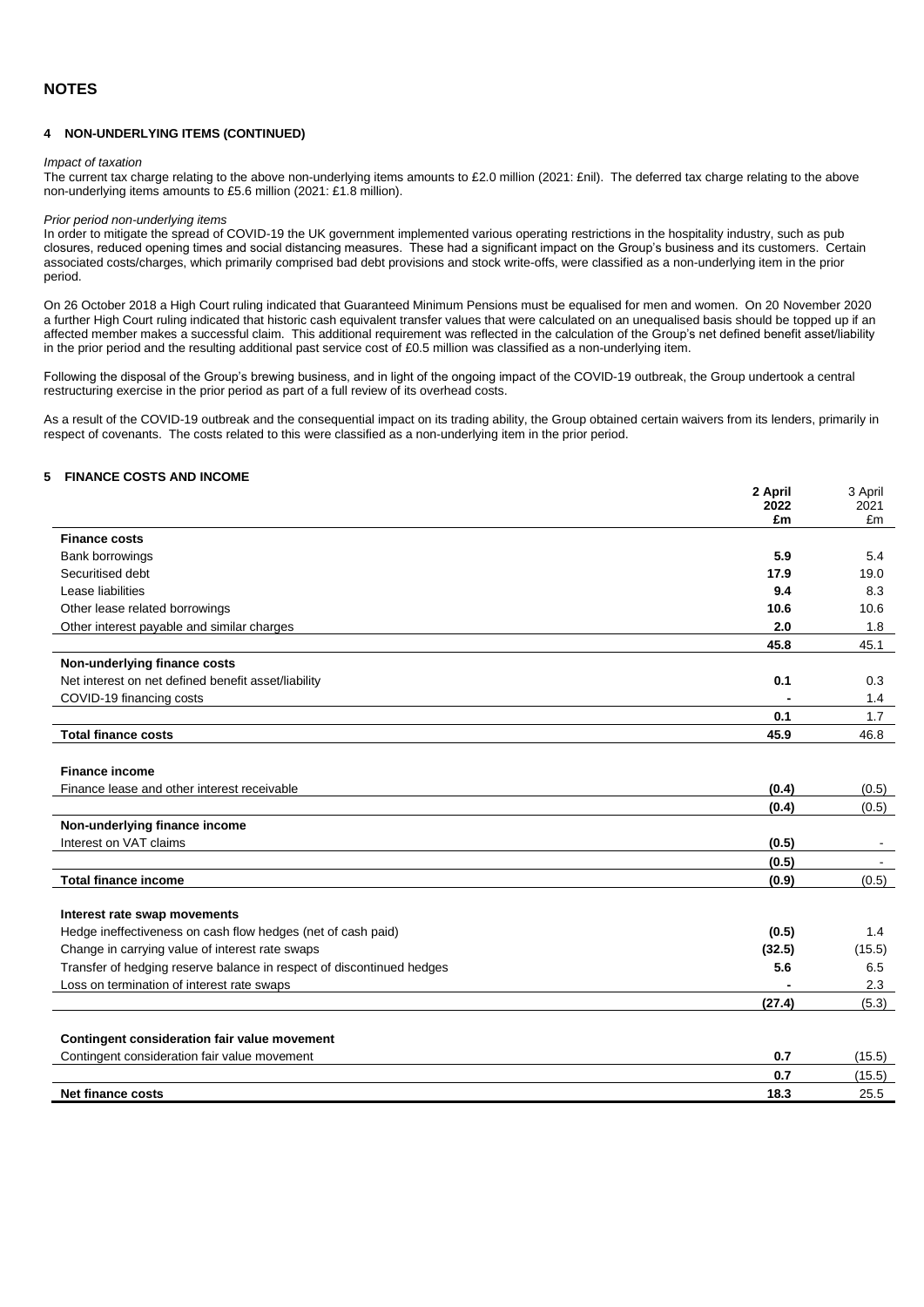#### **6 TAXATION**

The underlying taxation credit for the 26 weeks ended 2 April 2022 has been calculated by applying an estimate of the underlying effective tax rate for the 52 weeks ending 1 October 2022 of 18.7% (26 weeks ended 3 April 2021: 12.1%).

|              | 2 April | 3 April |
|--------------|---------|---------|
|              | 2022    | 2021    |
|              | £m      | £m      |
| Current tax  | 2.7     | $\sim$  |
| Deferred tax | 3.5     | (13.0)  |
|              | 6.2     | (13.0)  |

The taxation charge/(credit) includes a current tax charge of £2.0 million (2021: £nil) and a deferred tax charge of £5.6 million (2021: £1.8 million) relating to the tax on non-underlying items.

The March 2021 Budget announced that the main rate of corporation tax would change from 19% to 25% with effect from 1 April 2023. This change was substantively enacted on 24 May 2021. This will increase the Group's future current tax charge accordingly.

#### **7 DISCONTINUED OPERATIONS**

On 4 October 2020 the Group transferred its brewing operations into a wholly-owned subsidiary, Marston's Beer Company Limited. On 30 October 2020 the Group sold Marston's Beer Company Limited to Carlsberg Marston's Limited (formerly Carlsberg Marston's Brewing Company Limited) in exchange for a cash receipt of £232.4 million, contingent consideration of up to £34.0 million and a 40% shareholding in Carlsberg Marston's Limited.

#### **Results of discontinued operations**

|                                                              |                  | 3 April 2021             |             |  |  |
|--------------------------------------------------------------|------------------|--------------------------|-------------|--|--|
|                                                              | Underlying<br>£m | Non-<br>underlying<br>£m | Total<br>£m |  |  |
| Revenue                                                      | 22.1             |                          | 22.1        |  |  |
| Operating expenses                                           | (20.7)           | (1.1)                    | (21.8)      |  |  |
| <b>Operating profit</b>                                      | 1.4              | (1.1)                    | 0.3         |  |  |
| Net finance costs                                            | (0.1)            | ۰                        | (0.1)       |  |  |
| <b>Profit before taxation</b>                                | 1.3              | (1.1)                    | 0.2         |  |  |
| Taxation                                                     | 0.4              | 0.3                      | 0.7         |  |  |
| <b>Profit after taxation</b>                                 | 1.7              | (0.8)                    | 0.9         |  |  |
| Gain on disposal of discontinued operations                  |                  | 290.9                    | 290.9       |  |  |
| Profit for the period attributable to equity<br>shareholders | 1.7              | 290.1                    | 291.8       |  |  |

Non-underlying operating items related to the impact of COVID-19 and business separation costs.

#### **8 EARNINGS PER ORDINARY SHARE**

Basic earnings/(loss) per share are calculated by dividing the profit/(loss) attributable to equity shareholders by the weighted average number of ordinary shares in issue during the period, excluding treasury shares and those held on trust for employee share schemes.

For diluted earnings per share, the weighted average number of ordinary shares in issue is adjusted to assume conversion of all dilutive potential ordinary shares. These represent share options granted to employees where the exercise price is less than the weighted average market price of the Company's shares during the period.

Underlying (loss)/earnings per share figures are presented to exclude the effect of non-underlying items. The Directors consider that the supplementary figures are a useful indicator of performance.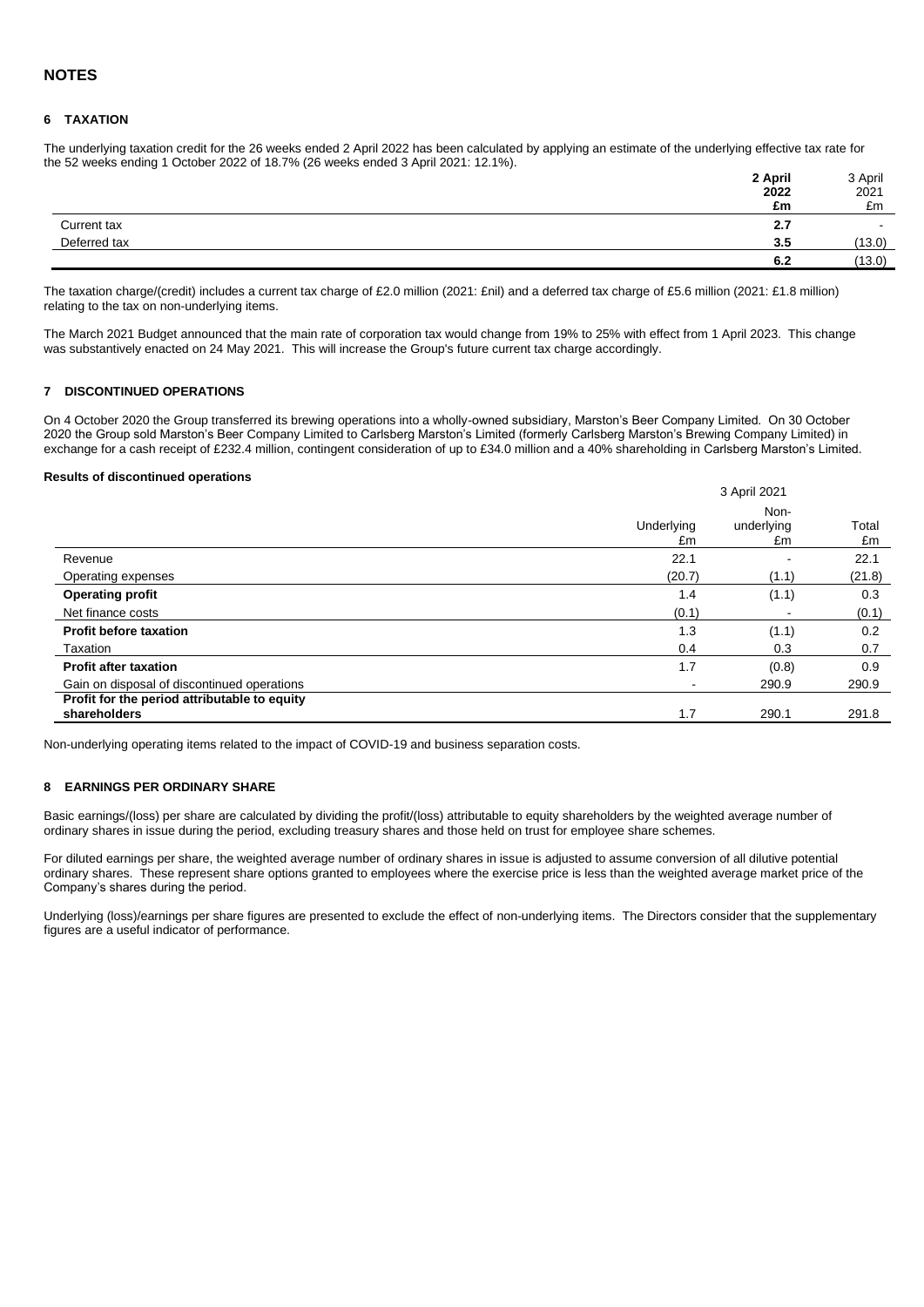#### **NOTES**

#### **8 EARNINGS PER ORDINARY SHARE (CONTINUED)**

|                                              | 2 April 2022    | 3 April 2021<br>(Restated) |                      |                                    |  |
|----------------------------------------------|-----------------|----------------------------|----------------------|------------------------------------|--|
|                                              |                 | Per share                  |                      | Per share                          |  |
|                                              | <b>Earnings</b> | amount                     | Earnings             | amount                             |  |
|                                              | £m              | р                          | £m                   | р                                  |  |
| Basic earnings/(loss) per share              |                 |                            |                      |                                    |  |
| Total                                        | 19.4            | 3.1                        | 199.3                | 31.5                               |  |
| Continuing                                   | 19.4            | 3.1                        | (92.5)               | (14.6)                             |  |
| Discontinued                                 |                 |                            | 291.8                | 46.1                               |  |
| Diluted earnings/(loss) per share            |                 |                            |                      |                                    |  |
| Total                                        | 19.4            | 3.0                        | 199.3                | 31.5                               |  |
| Continuing                                   | 19.4            | 3.0                        | (92.5)               | (14.6)                             |  |
| <b>Discontinued</b>                          |                 |                            | 291.8                | 46.1                               |  |
| Underlying (loss)/earnings per share figures |                 |                            |                      |                                    |  |
| Basic underlying (loss)/earnings per share   |                 |                            |                      |                                    |  |
| Total                                        | (6.1)           | (1.0)                      | (105.9)              | (16.7)                             |  |
| Continuing                                   | (6.1)           | (1.0)                      | (107.6)              | (17.0)                             |  |
| <b>Discontinued</b>                          |                 |                            | 1.7                  | 0.3                                |  |
| Diluted underlying (loss)/earnings per share |                 |                            |                      |                                    |  |
| Total                                        | (6.1)           | (1.0)                      | (105.9)              | (16.7)                             |  |
| Continuing                                   | (6.1)           | (1.0)                      | (107.6)              | (17.0)                             |  |
| <b>Discontinued</b>                          |                 |                            | 1.7                  | 0.3                                |  |
|                                              |                 |                            | 2 April<br>2022<br>m | 3 April<br>2021<br>(Restated)<br>m |  |
| Basic weighted average number of shares      |                 |                            | 633.1                | 632.7                              |  |
| Dilutive potential ordinary shares           |                 |                            | 8.1                  |                                    |  |
| Diluted weighted average number of shares    |                 |                            | 641.2                | 632.7                              |  |

The number of dilutive potential ordinary shares for the 26 weeks ended 3 April 2021 has been restated as nil, as in accordance with IAS 33 'Earnings per Share' the potential ordinary shares are not dilutive as their inclusion would reduce the loss per share for continuing operations.

#### **9 PROPERTY, PLANT AND EQUIPMENT**

|                                                     | £m      |
|-----------------------------------------------------|---------|
| Net book amount at 3 October 2021                   | 1,984.2 |
| Additions                                           | 35.0    |
| Net transfers to assets held for sale and disposals | (1.4)   |
| Depreciation, revaluation and other movements       | (20.0)  |
| Net book amount at 2 April 2022                     | 1,997.8 |
|                                                     |         |
|                                                     | £m      |
| Net book amount at 4 October 2020                   | 2,038.3 |
| Additions                                           | 99.6    |
| Net transfers to assets held for sale and disposals | (13.4)  |
| Depreciation, revaluation and other movements       | (19.0)  |
| Net book amount at 3 April 2021                     | 2.105.5 |

The net profit on disposal of property, plant and equipment, intangible assets and assets held for sale was £0.7 million (2021: loss of £2.1 million).

Additions in the prior period included £90.5 million of right-of-use assets recognised as part of a transaction with S.A.Brain & Company,Limited.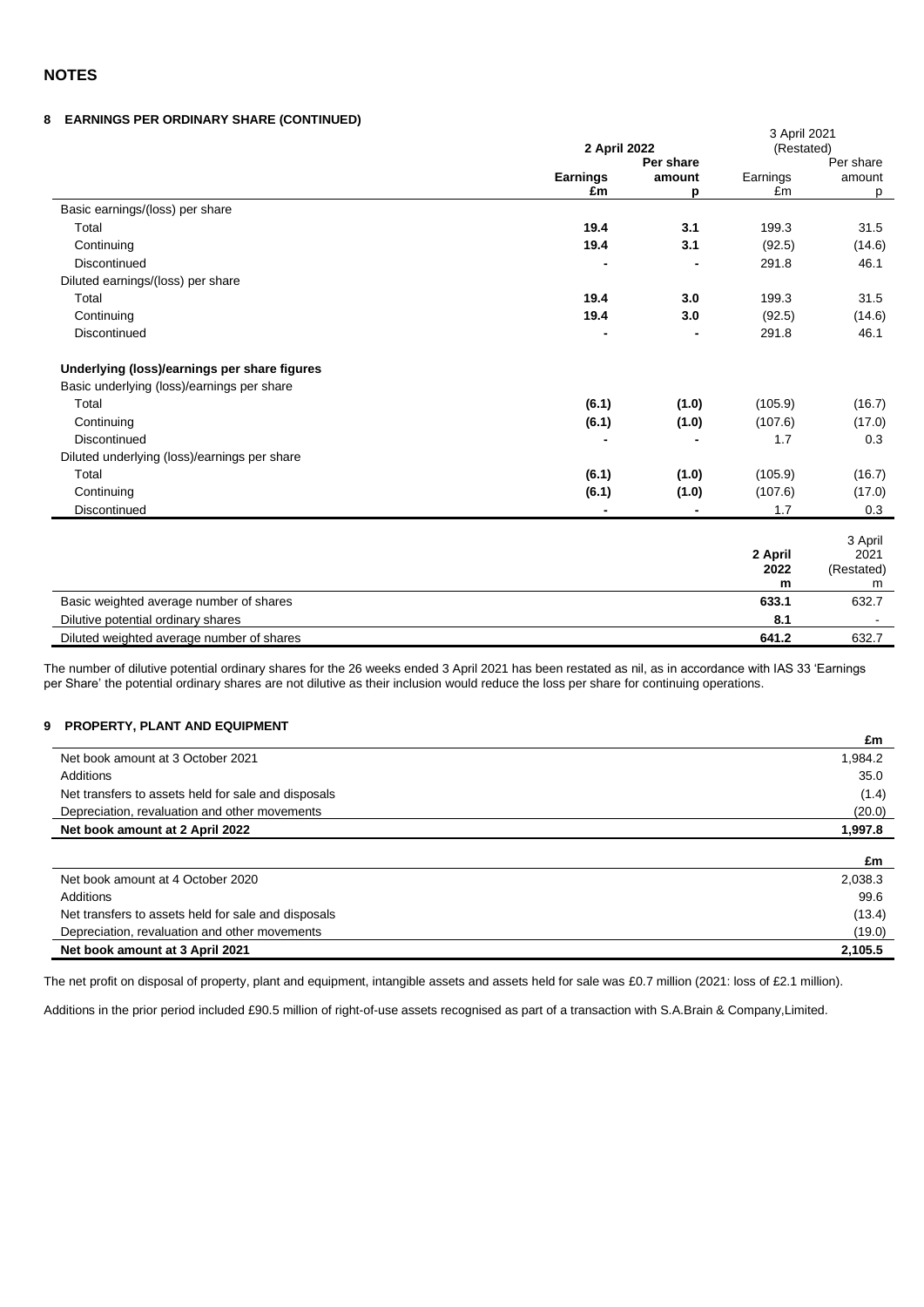#### **NOTES**

#### **10 NET DEBT**

|                                      | 2 April<br>2022 | 2 October<br>2021 |
|--------------------------------------|-----------------|-------------------|
| Analysis of net debt                 | £m              | £m                |
| Cash and cash equivalents            |                 |                   |
| Cash at bank and in hand             | 35.5            | 32.2              |
|                                      | 35.5            | 32.2              |
| <b>Financial assets</b>              |                 |                   |
| Other cash deposits                  | 3.2             | 3.2               |
|                                      | 3.2             | 3.2               |
| Debt due within one year             |                 |                   |
| Bank borrowings                      | 0.7             | 0.7               |
| Securitised debt                     | (37.9)          | (36.9)            |
| Lease liabilities                    | (7.3)           | (6.7)             |
| Other lease related borrowings       | 0.4             | 0.4               |
| Other borrowings                     | (20.0)          | (25.0)            |
|                                      | (64.1)          | (67.5)            |
| Debt due after one year              |                 |                   |
| Bank borrowings                      | (229.3)         | (188.9)           |
| Securitised debt                     | (621.2)         | (640.3)           |
| Lease liabilities                    | (365.9)         | (364.9)           |
| Other lease related borrowings       | (337.8)         | (337.6)           |
| Other borrowings                     | (40.0)          | (40.0)            |
| Preference shares                    | (0.1)           | (0.1)             |
|                                      | (1, 594.3)      | (1,571.8)         |
| Net debt                             | (1,619.7)       | (1,603.9)         |
|                                      |                 |                   |
|                                      | 2 April<br>2022 | 2 October<br>2021 |
|                                      | £m              | £m                |
| Net debt excluding lease liabilities | (1,246.5)       | (1, 232.3)        |
| Lease liabilities                    | (373.2)         | (371.6)           |
| Net debt                             | (1,619.7)       | (1,603.9)         |

Other cash deposits comprises deposits securing letters of credit for reinsurance contracts. Included within cash and cash equivalents is an amount of £5.5 million (at 2 October 2021: £5.6 million), which relates to collateral held in the form of cash deposits. These amounts are considered to be restricted cash. In addition, any cash held in connection with the securitised business is governed by certain restrictions under the covenants associated with the securitisation.

|                                                                | 2 April<br>2022 | 3 April<br>2021 |
|----------------------------------------------------------------|-----------------|-----------------|
| Reconciliation of net cash flow to movement in net debt        | £m              | £m              |
| Increase/(decrease) in cash and cash equivalents in the period | 3.3             | (28.2)          |
| <b>Disposals</b>                                               |                 | 0.1             |
| Cash (inflow)/outflow from movement in debt                    | (12.2)          | 137.6           |
| Net cash (outflow)/inflow                                      | (8.9)           | 109.5           |
| Non-cash movements and deferred issue costs                    | (6.9)           | (88.6)          |
| Disposals and classified as held for sale                      |                 | (0.1)           |
| Movement in net debt in the period                             | (15.8)          | 20.8            |
| Net debt at beginning of the period                            | (1,603.9)       | (1,633.0)       |
| Net debt at end of the period                                  | (1,619.7)       | (1,612.2)       |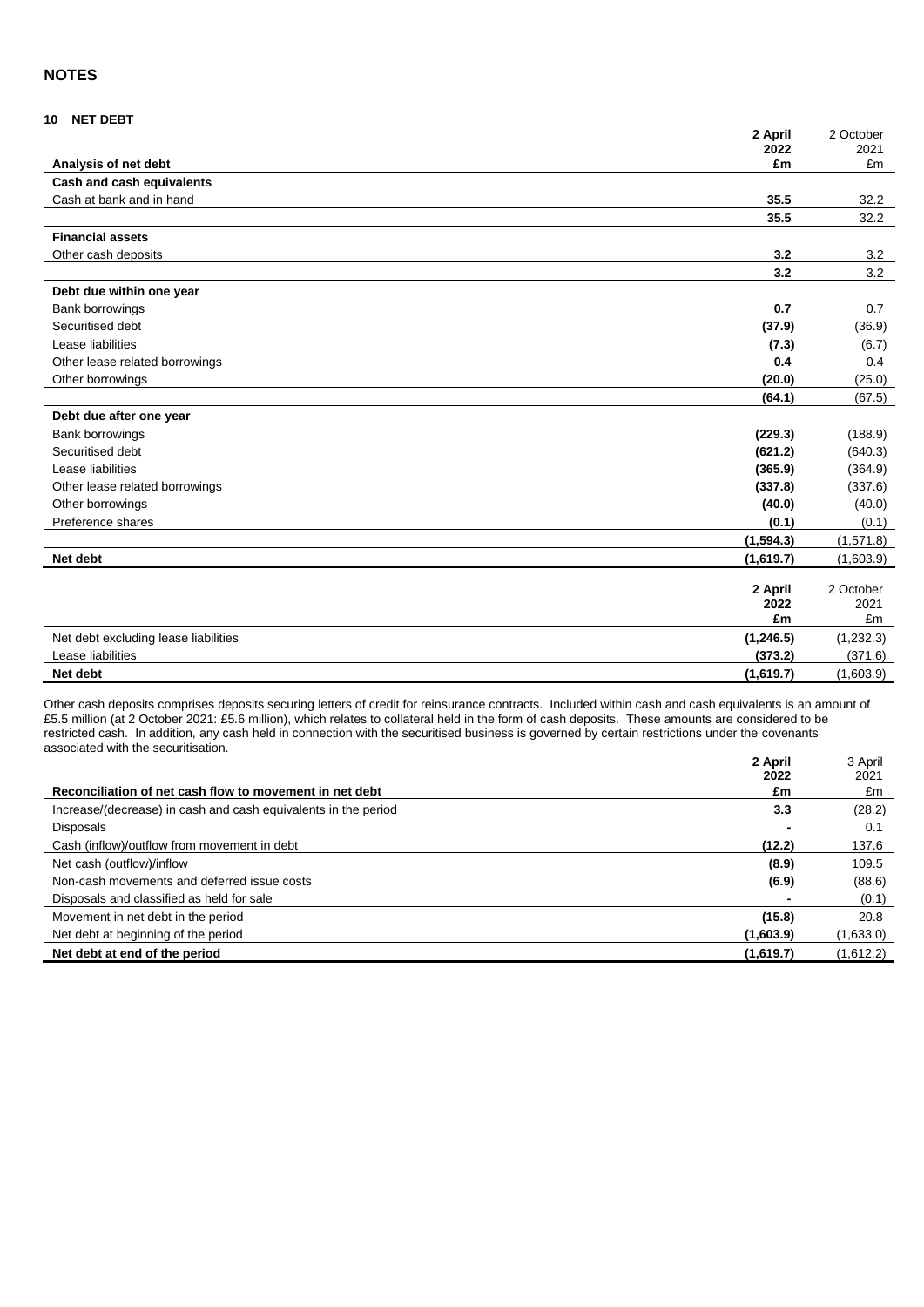#### **11 FINANCIAL INSTRUMENTS**

The only financial instruments which the Group holds at fair value are contingent consideration and derivative financial instruments, which are classified as at fair value through profit or loss or derivatives used for hedging.

#### **Fair value hierarchy**

IFRS 13 'Fair Value Measurement' requires fair value measurements to be recognised using a fair value hierarchy that reflects the significance of the inputs used in the measurements, according to the following levels:

Level 1 – unadjusted quoted prices in active markets for identical assets or liabilities.

Level 2 – inputs other than quoted prices included within Level 1 that are observable for the asset or liability, either directly or indirectly.

Level 3 – inputs for the asset or liability that are not based on observable market data.

The tables below show the levels in the fair value hierarchy within which fair value measurements have been categorised:

|                                      |                          |                          | 2 April 2022 |       |                |         | 2 October 2021           |                |
|--------------------------------------|--------------------------|--------------------------|--------------|-------|----------------|---------|--------------------------|----------------|
|                                      | Level 1                  | Level 2                  | Level 3      | Total | Level 1        | Level 2 | Level 3                  | Total          |
| Assets as per the balance sheet      | £m                       | £m                       | £m           | £m    | £m             | £m      | £m                       | £m             |
| Contingent consideration             | $\overline{\phantom{0}}$ | $\overline{\phantom{0}}$ | -            |       | $\blacksquare$ | 28.9    | -                        | 28.9           |
|                                      | 2 April 2022             |                          |              |       |                |         |                          | 2 October 2021 |
|                                      | Level 1                  | Level 2                  | Level 3      | Total | Level 1        | Level 2 | Level 3                  | Total          |
| Liabilities as per the balance sheet | £m                       | £m                       | £m           | £m    | £m             | £m      | £m                       | £m             |
| Derivative financial instruments     | $\overline{\phantom{0}}$ | 127.3                    | ۰            | 127.3 | $\blacksquare$ | 170.5   | $\overline{\phantom{a}}$ | 170.5          |

There were no transfers between Levels 1, 2 and 3 fair value measurements during the current or prior period.

The Level 2 fair values of derivative financial instruments have been obtained using a market approach and reflect the estimated amount the Group would expect to pay or receive on termination of the instruments, adjusted for the Group's own credit risk. The Group utilises valuations from counterparties who use a variety of assumptions based on market conditions existing at each balance sheet date. The fair values are highly sensitive to the inputs to the valuations, such as discount rates, analysis of credit risk and yield curves.

The Level 2 fair value of contingent consideration was obtained using a market approach and reflected the estimated amount the Group expected to receive. There was an agreed formula for the amount of contingent consideration to be received which referenced the recovery of the share price performance as at 30 October 2021 of a pre-agreed basket of companies to pre-COVID-19 levels. The final agreed consideration value calculated at 30 October 2021 was £28.2 million.

The fair values of all the Group's other financial instruments are equal to their book values, with the exception of borrowings. The carrying amount less impairment provision of finance lease receivables, trade receivables and other receivables, and the carrying amount of other cash deposits, cash and cash equivalents, trade payables and other payables, are assumed to approximate their fair values. The carrying amount (excluding unamortised issue costs) and the fair value of the Group's borrowings are as follows:

|                                | <b>Carrying amount</b> |           | <b>Fair value</b> |           |
|--------------------------------|------------------------|-----------|-------------------|-----------|
|                                | 2 April                | 2 October | 2 April           | 2 October |
|                                | 2022                   | 2021      | 2022              | 2021      |
|                                | £m                     | £m        | £m                | £m        |
| Bank borrowings                | 230.0                  | 190.0     | 230.0             | 190.0     |
| Securitised debt               | 662.3                  | 680.6     | 599.9             | 614.7     |
| Lease liabilities              | 373.2                  | 371.6     | 373.2             | 371.6     |
| Other lease related borrowings | 361.7                  | 361.7     | 361.7             | 361.7     |
| Other borrowings               | 60.0                   | 65.0      | 60.0              | 65.0      |
| Preference shares              | 0.1                    | 0.1       | 0.1               | 0.1       |
|                                | 1,687.3                | .669.0    | 1,624.9           | 1,603.1   |

#### **12 SIGNIFICANT EVENTS AND TRANSACTIONS**

Additional contributions of £3.8 million (26 weeks ended 3 April 2021: £3.7 million) were made in the period to the Marston's PLC Pension and Life Assurance Scheme.

Further detail regarding significant events and transactions that have taken place since 2 October 2021 is provided outside of the interim financial statements in the Group Overview and the Performance and Financial Review.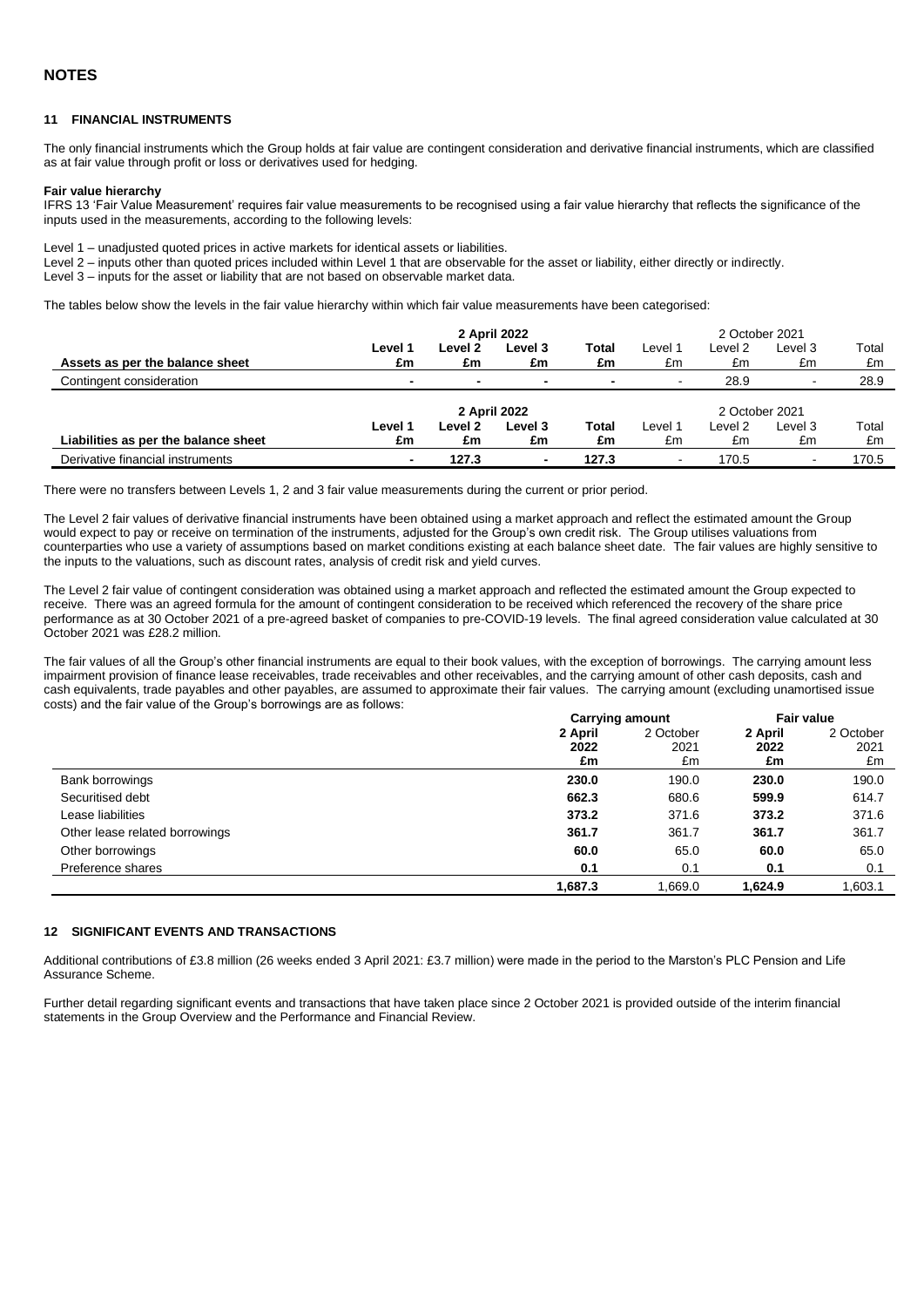#### **13 RELATED PARTY TRANSACTIONS**

Details of related party transactions with the Group's associate, Carlsberg Marston's Limited (formerly Carlsberg Marston's Brewing Company Limited), are as follows:

|                                                  | <b>Transaction amount</b> |         | <b>Balance outstanding</b> |           |  |
|--------------------------------------------------|---------------------------|---------|----------------------------|-----------|--|
|                                                  | 2 April                   | 3 April | 2 April                    | 2 October |  |
|                                                  | 2022                      | 2021    | 2022                       | 2021      |  |
|                                                  | £m                        | £m      | £m                         | £m        |  |
| Purchase of goods                                | (80.6)                    | (3.0)   | (72.3)                     | (42.4)    |  |
| Rendering of services                            | 1.7                       | 1.8     | 0.7                        | 0.5       |  |
| Settlement of liabilities on behalf on associate | 120.9                     | 66.5    | 58.4                       | 78.3      |  |
| Receipt of cash on behalf of associate           | (234.9)                   | (158.7) | (28.9)                     | (62.7)    |  |

#### **14 CAPITAL COMMITMENTS**

Capital expenditure authorised and committed at the period end but not provided for in this interim financial information was £3.6 million (at 2 October 2021: £2.7 million).

#### **15 SEASONALITY OF INTERIM OPERATIONS**

The Group's financial results and cash flows have, historically, been subject to seasonal trends between the first and second half of the financial year. Traditionally, the second half of the financial year sees higher revenue and profitability, as a result of better weather conditions.

There is no assurance that this trend will continue in the future.

#### **16 EVENTS AFTER THE BALANCE SHEET DATE**

An interim dividend has not been proposed for the current period. No interim dividend was paid for the prior period.

#### **17 PRINCIPAL RISKS AND UNCERTAINTIES**

The Group set out on pages 24 to 29 of its 2021 Annual Report and Accounts the principal risks and uncertainties that could impact its performance. These risks and uncertainties were as follows:

#### *Pandemic*

There is a risk that COVID-19 infection rates increase leading to further restrictions on the public and further trading regulations for pubs and lodges.

#### *Liquidity*

While the UK recovers from the pandemic there is still a risk of regional lockdowns or national measures which could impact upon the ability of pubs to trade and therefore put the liquidity of the business under strain.

#### *Health and safety*

Breaches of health and safety regulations attract media attention and high penalties.

There is also the risk of further COVID-19 trading restrictions.

*Food safety*

Breaches of food standards regulations attract adverse media attention and high penalties.

There is a risk that information is collected incorrectly from suppliers and/or misinterpreted for the Group's menu items. There is also a risk if a team member mis-advises a guest on ingredients or serves the wrong meal. Increased regulation directly affecting the Group, or the Group's suppliers, could increase the complexity of the information to be provided and the cost of compliance.

#### *Financial*

There is the risk of a breach of the covenants with the Group's lenders, incorrect reporting of financial results and unauthorised transactions.

#### *Market and operational*

Failure to attract or retain the best people could negatively impact pub performance. Recruitment could be more of a challenge due to the high number of vacancies currently within the sector.

There is the risk of disruption to key suppliers, particularly those closely involved with day-to-day activities (logistics, food, drink), or a shortage of commodities.

There is also the risk of disruption to food supplies from the EU due to administration, or customs checks, impacting upon the Group's offering to guests and its cost base.

There is the risk that the Group's pubs, brands or services fail to attract guests, do not reflect changing preferences or offer poor service or quality. Equally there is the risk that the Group's prices become uncompetitive.

Inflationary pressure on costs might be difficult to pass on, resulting in reduced margin.